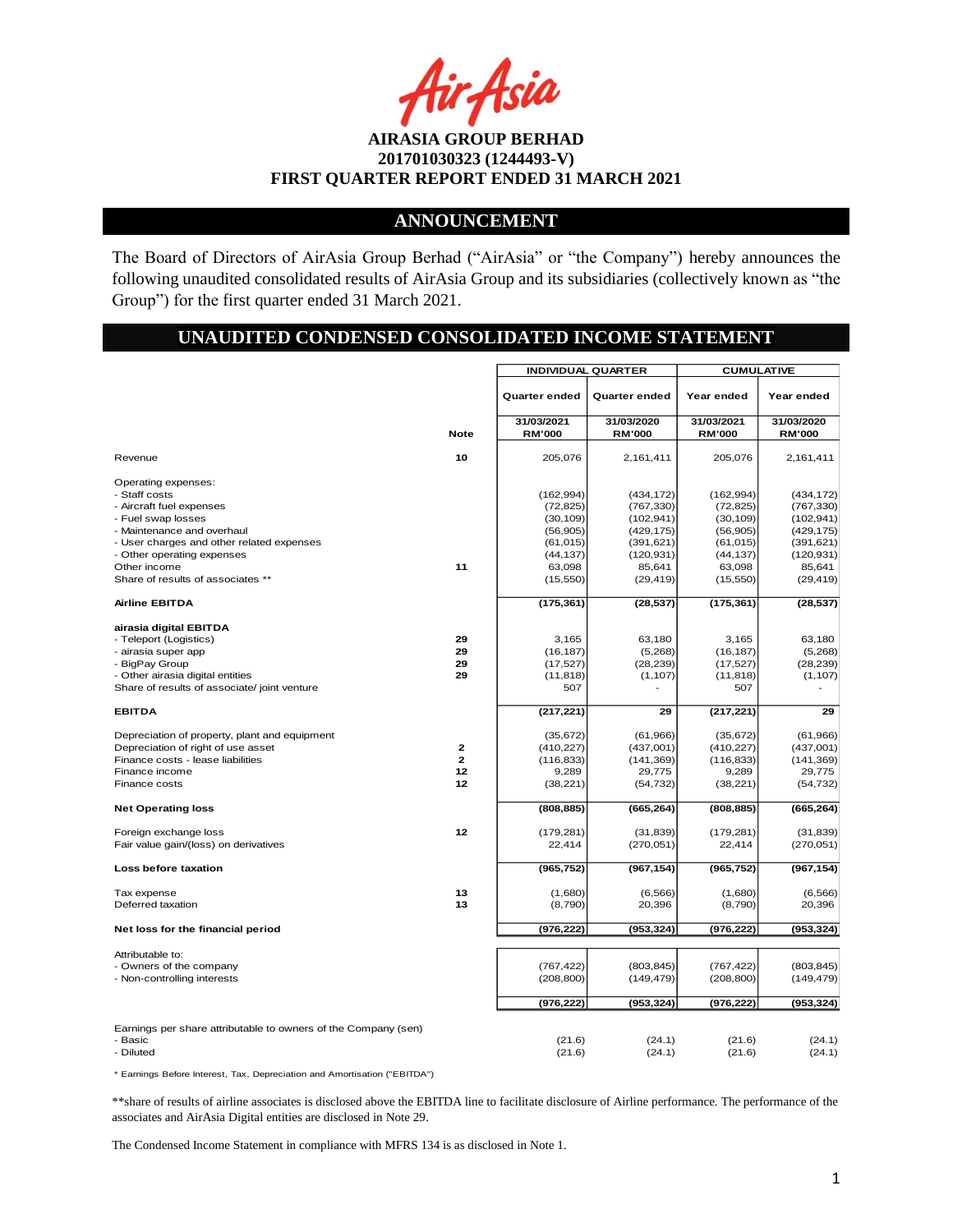Asia

## **UNAUDITED CONDENSED CONSOLIDATED STATEMENT OF COMPREHENSIVE INCOME**

|                                                                                                                                                     | <b>INDIVIDUAL QUARTER</b>                 |                                                 | <b>CUMULATIVE</b>                         |                                                 |
|-----------------------------------------------------------------------------------------------------------------------------------------------------|-------------------------------------------|-------------------------------------------------|-------------------------------------------|-------------------------------------------------|
|                                                                                                                                                     | Quarter ended                             | Quarter ended                                   | Year ended                                | Year ended                                      |
|                                                                                                                                                     | 31/03/2021<br><b>RM'000</b>               | 31/03/2020<br><b>RM'000</b>                     | 31/03/2021<br><b>RM'000</b>               | 31/03/2020<br><b>RM'000</b>                     |
| Net loss for the financial period                                                                                                                   | (976, 222)                                | (953, 324)                                      | (976, 222)                                | (953, 324)                                      |
| Other comprehensive income/(loss)                                                                                                                   |                                           |                                                 |                                           |                                                 |
| Remeasurement loss on employee benefits liability, net of tax<br>Fair value reserve<br>Cash flow hedges<br>Foreign currency translation differences | 15,333<br>108,918<br>30,058<br>(135, 278) | (988)<br>(256, 253)<br>(1, 107, 432)<br>638,771 | 15,333<br>108,918<br>30,058<br>(135, 278) | (988)<br>(256, 253)<br>(1, 107, 432)<br>638,771 |
| Total comprehensive loss                                                                                                                            | (957, 191)                                | (1,679,226)                                     | (957, 191)                                | (1,679,226)                                     |
| Total comprehensive income attributable to:<br>Owners of the Company<br>Non-controlling interests                                                   | (651, 997)<br>(305,194)                   | (1,409,926)<br>(269,300)                        | (738,086)<br>(219, 105)                   | (1,409,926)<br>(269, 300)                       |
|                                                                                                                                                     | (957, 191)                                | (1,679,226)                                     | (957, 191)                                | (1,679,226)                                     |

The condensed consolidated income statement and consolidated statement of comprehensive income should be read in conjunction with the audited financial statements for the financial year ended 31 December 2020 and the accompanying explanatory notes attached to the interim financial statements.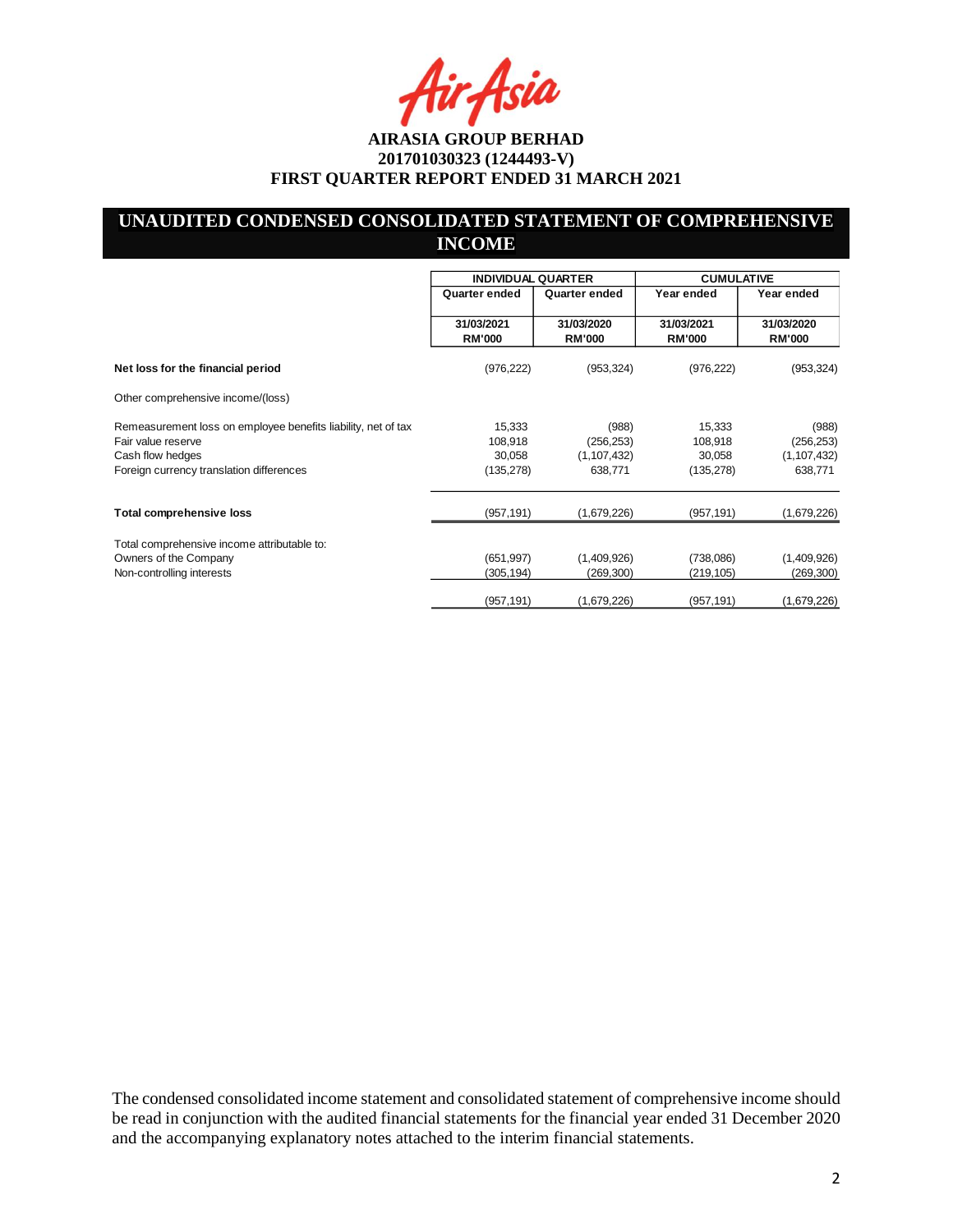tir Asia

## **UNAUDITED CONDENSED CONSOLIDATED STATEMENT OF FINANCIAL POSITION**

|                                                       | AS AT                       | AS AT                       |
|-------------------------------------------------------|-----------------------------|-----------------------------|
| <b>Note</b>                                           | 31/03/2021<br><b>RM'000</b> | 31/12/2020<br><b>RM'000</b> |
| <b>NON CURRENT ASSETS</b>                             |                             |                             |
| 14<br>Property, plant and equipment                   | 1,102,473                   | 1,085,639                   |
| 21<br>Right of use assets                             | 9,076,325                   | 9,444,946                   |
| Finance lease receivables<br>21                       | 379,960                     | 505,499                     |
| Investment in associates<br>16                        | 467,755                     | 482,754                     |
| Investment in joint venture                           | 1,288                       | 1,332                       |
| 15<br>Investment securities                           | 579,385                     | 472,719                     |
| Intangible assets                                     | 641,184                     | 640,553                     |
| Deferred tax assets                                   | 745,170                     | 774,155                     |
| 17<br>Receivables and prepayments                     | 3,226,609                   | 3,106,941                   |
| Deposits on aircraft purchase                         | 606,836                     | 590,179                     |
| Derivative financial instruments<br>23                |                             |                             |
|                                                       | 16,826,985                  | 17,104,717                  |
| <b>CURRENT ASSETS</b>                                 |                             |                             |
| Inventories                                           | 147,393                     | 141,421                     |
| 17<br>Receivables and prepayments                     | 810,084                     | 903,294                     |
| Finance lease receivables<br>22                       | 618,330                     | 432,666                     |
| Amounts due from associates                           | 464,348                     | 360,385                     |
| Amounts due from related parties                      | 46,029                      | 107,047                     |
| 23<br>Derivative financial instruments                |                             | 77,808                      |
| Tax recoverable                                       | 3,724                       | 3,442                       |
| Deposits, bank and cash balances                      | 447,722                     | 533,278                     |
|                                                       | 2,537,630                   | 2,559,341                   |
| <b>CURRENT LIABILITIES</b>                            |                             |                             |
| 18<br>Trade and other payables                        | 2,627,299                   | 2,307,125                   |
| Aircraft maintenance provisions and liabilities<br>19 | 445,938                     | 711,764                     |
| Sales in advance                                      | 908,448                     | 933,376                     |
| Amounts due to associates                             | 36,422                      | 35,907                      |
| Amounts due to related parties                        | 53,687                      | 49,923                      |
| 20<br><b>Borrowings</b>                               | 846,592                     | 1,016,312                   |
| 21<br>Lease liabilities                               | 4,041,312                   | 3,247,138                   |
| 22<br>Derivative financial instruments                | 10,335                      | 134,655                     |
| Provision for taxation                                | 20,899                      | 25,629                      |
|                                                       | 8,990,932                   | 8,461,829                   |
| <b>NET CURRENT LIABILITIES</b>                        | (6,453,302)                 | (5,902,488)                 |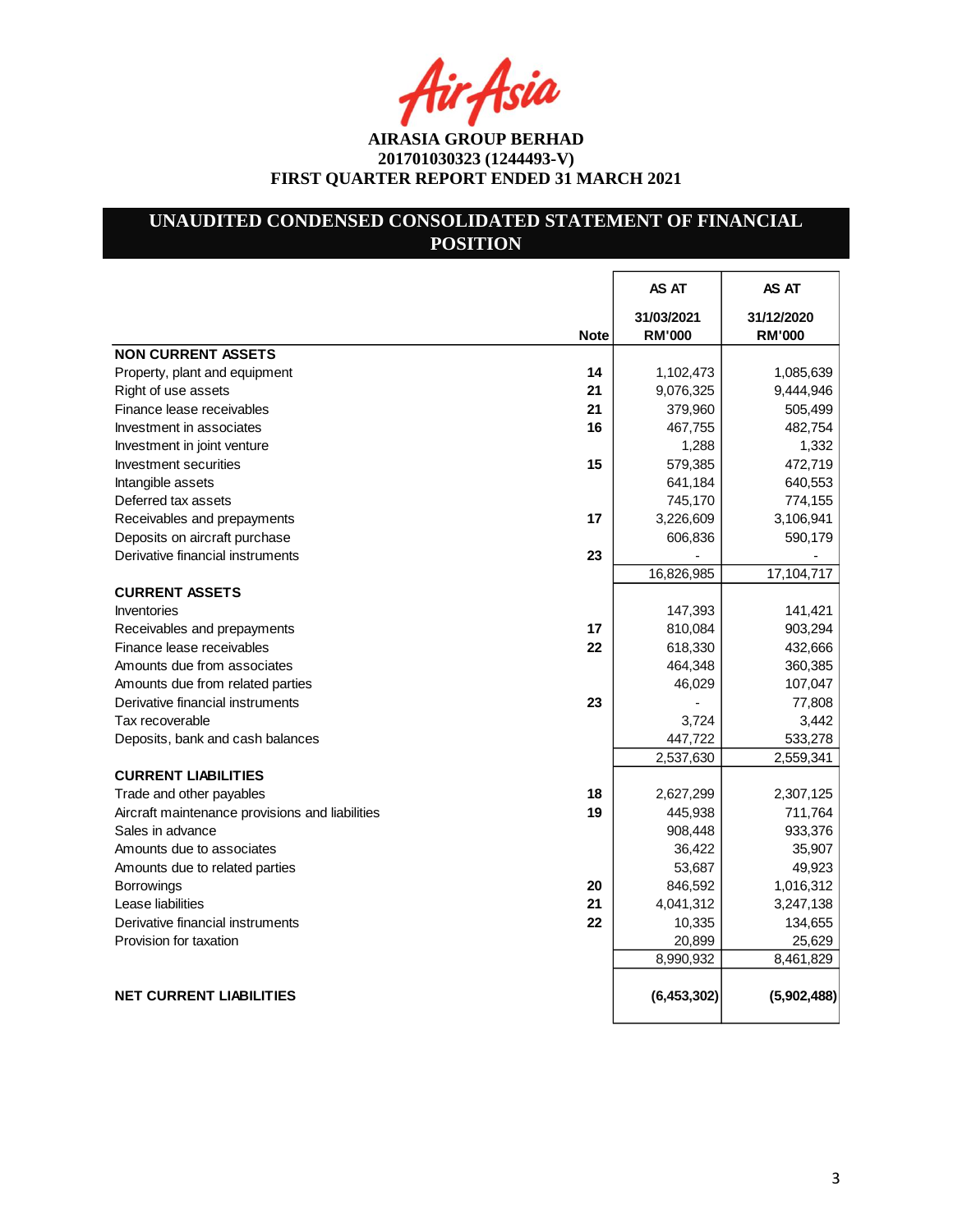Asia

## **UNAUDITED CONDENSED CONSOLIDATED STATEMENT OF FINANCIAL POSITION**

|                                                 |             | <b>AS AT</b>                | AS AT                       |
|-------------------------------------------------|-------------|-----------------------------|-----------------------------|
|                                                 | <b>Note</b> | 31/03/2021<br><b>RM'000</b> | 31/12/2020<br><b>RM'000</b> |
| <b>NON CURRENT LIABILITIES</b>                  |             |                             |                             |
| Trade and other payables                        | 18          | 305,973                     | 273,455                     |
| Aircraft maintenance provisions and liabilities | 19          | 5,237,055                   | 4,857,292                   |
| <b>Borrowings</b>                               | 20          | 289,519                     | 272,557                     |
| Lease liabilities                               | 21          | 8,569,207                   | 9,188,102                   |
| Deferred tax liabilities                        |             | 18,132                      | 18,132                      |
| Derivative financial instruments                | 22          | 45,188                      | 64,818                      |
| Provision for retirement benefits               |             | 99,131                      | 97,667                      |
|                                                 |             | 14,564,205                  | 14,772,023                  |
|                                                 |             |                             |                             |
|                                                 |             | (4, 190, 522)               | (3, 569, 794)               |
| <b>CAPITAL AND RESERVES</b>                     |             |                             |                             |
| Share capital                                   |             | 8,359,731                   | 8,023,268                   |
| Merger deficit                                  |             | (5,507,594)                 | (5,507,594)                 |
| Other reserves                                  |             | (82, 348)                   | (225, 368)                  |
| Foreign exchange reserve                        |             | (171,062)                   | (57, 378)                   |
| Retained earnings                               |             | (4,214,637)                 | (3, 447, 215)               |
|                                                 |             | (1,615,910)                 | (1, 214, 287)               |
| Non-controlling interests                       |             | (2,574,612)                 | (2,355,507)                 |
| <b>Total equity</b>                             |             | (4, 190, 522)               | (3,569,794)                 |
| Net assets per share attributable to ordinary   |             |                             |                             |
| equity holders of the Company (RM)              |             | (0.48)                      | (0.36)                      |

The condensed consolidated statement of financial position should be read in conjunction with the audited financial statements for the financial year ended 31 December 2020 and the accompanying explanatory notes attached to the interim financial statements.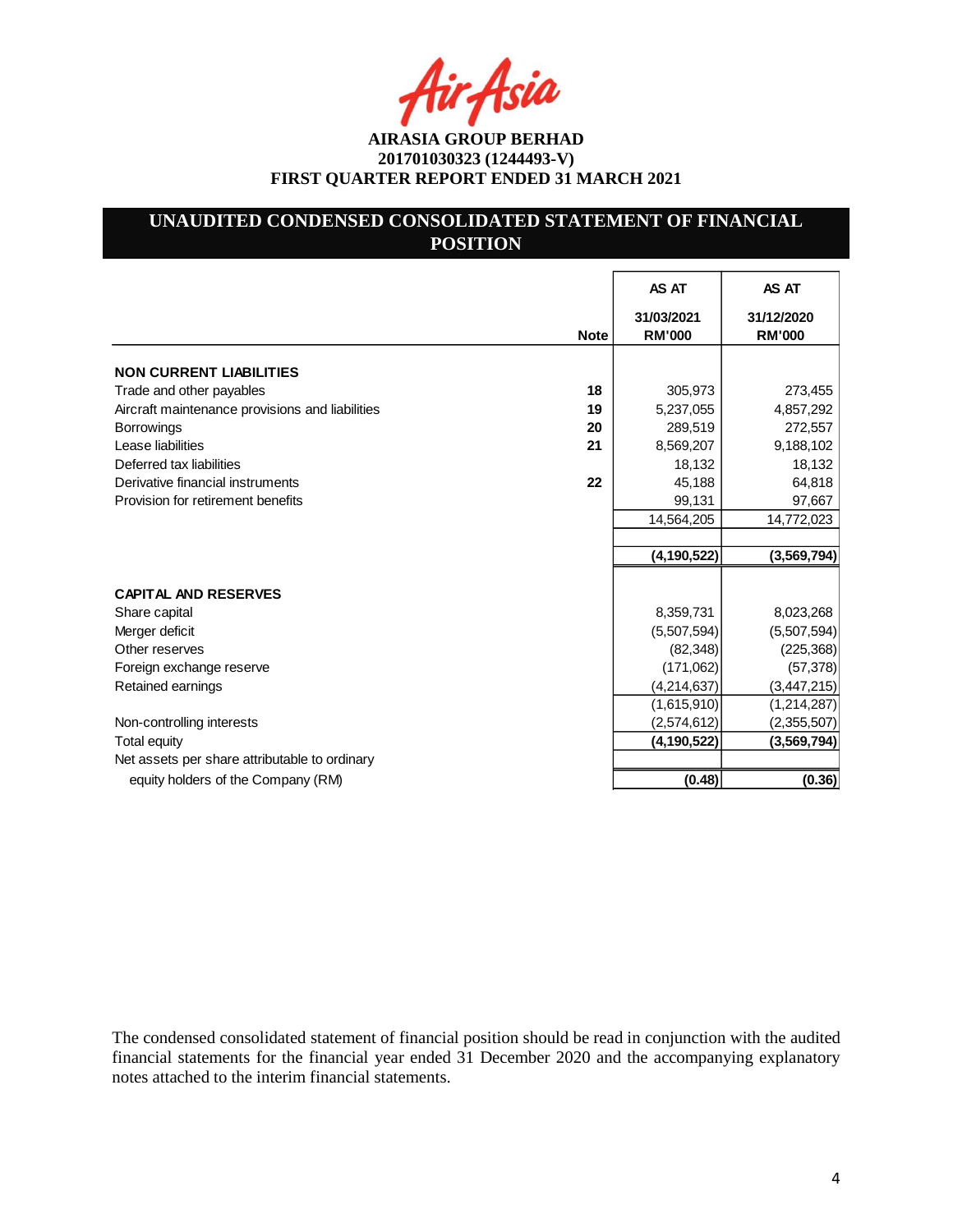Air Asia

## **UNAUDITED CONDENSED CONSOLIDATED STATEMENT OF CHANGES IN EQUITY**

|                                                                                                    | Attributable to owners of the Company |                                   |                                           |                                                 |                                                |                                        |                                                                                  |                                       |                                 |                                                   |                                  |
|----------------------------------------------------------------------------------------------------|---------------------------------------|-----------------------------------|-------------------------------------------|-------------------------------------------------|------------------------------------------------|----------------------------------------|----------------------------------------------------------------------------------|---------------------------------------|---------------------------------|---------------------------------------------------|----------------------------------|
|                                                                                                    | <b>Number</b><br>of shares<br>'000    | Share<br>Capital<br><b>RM'000</b> | Merger<br><b>Deficit</b><br><b>RM'000</b> | Foreign<br>exchange<br>reserve<br><b>RM'000</b> | Cash flow<br>hedge<br>reserve<br><b>RM'000</b> | Fair value<br>reserve<br><b>RM'000</b> | Remeasure-<br>ment loss on<br>employee<br>benefits<br>liability<br><b>RM'000</b> | Retained<br>earnings<br><b>RM'000</b> | Total<br><b>RM'000</b>          | Non-<br>controlling<br>interests<br><b>RM'000</b> | Total<br>equity<br><b>RM'000</b> |
| At 1 January 2021                                                                                  | 3,341,974                             | 8,023,268                         | (5,507,594)                               | (57, 378)                                       | (101, 222)                                     | (105, 506)                             | (18, 640)                                                                        | (3,447,215)                           | (1, 214, 287)                   | (2,355,507)                                       | (3,569,794)                      |
| Net profit for the financial period<br>Other comprehensive income<br><b>Issuance of new shares</b> | $\overline{\phantom{a}}$<br>470,214   | ٠<br>336,463                      | $\sim$<br>٠<br>٠                          | (113, 684)                                      | $\sim$<br>26,481<br>$\sim$                     | 108,918<br>٠                           | $\overline{\phantom{a}}$<br>7,621<br>٠                                           | (767, 422)                            | (767, 422)<br>29,336<br>336,463 | (208, 800)<br>(10, 305)                           | (976, 222)<br>19,031<br>336,463  |
| At 31 March 2021                                                                                   | 3,812,188                             | 8,359,731                         | (5,507,594)                               | (171,062)                                       | (74, 741)                                      | 3,412                                  | (11,019)                                                                         | (4,214,637)                           | (1,615,910)                     | (2,574,612)                                       | (4, 190, 522)                    |
| At 1 January 2020                                                                                  | 3,341,974                             | 8,023,268                         | (5,507,594)                               | 171,137                                         | 38,466                                         | 103,768                                | 4,833                                                                            | 1,664,452                             | 4,498,330                       | (1,587,590)                                       | 2,910,740                        |
| Net profit for the financial period<br>Other comprehensive income                                  | $\overline{\phantom{a}}$<br>٠         | $\overline{a}$                    | ٠<br>٠                                    | 638,771                                         | (1, 107, 432)                                  | (256, 253)                             | $\overline{\phantom{a}}$<br>(988)                                                | (803, 845)                            | (803, 845)<br>(725, 902)        | (149, 479)<br>(119, 821)                          | (953, 324)<br>(845, 723)         |
| At 31 March 2020                                                                                   | 3,341,974                             | 8,023,268                         | (5,507,594)                               | 171,137                                         | 38,466                                         | 103,768                                | 4,833                                                                            | 860,607                               | 2,968,583                       | (1,856,890)                                       | 1,111,693                        |

The condensed consolidated statement of changes in equity should be read in conjunction with the audited financial statements for the financial year ended 31 December 2020 and the accompanying explanatory notes attached to the interim financial statements.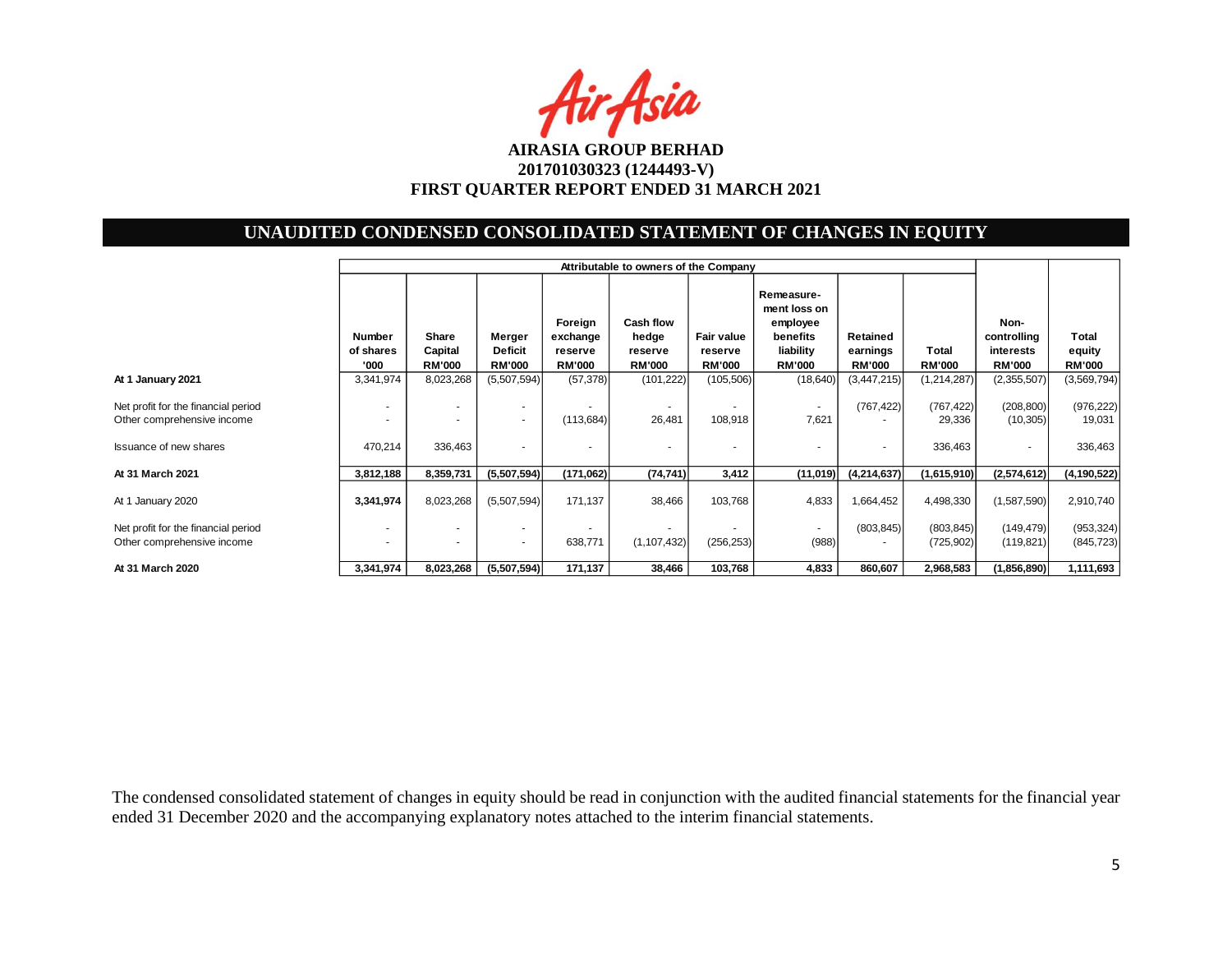fir<sub>f</sub>fsia

# **UNAUDITED CONDENSED CONSOLIDATED CASH FLOW STATEMENTS**

|                                                           | <b>PERIOD ENDED</b> | <b>PERIOD ENDED</b> |
|-----------------------------------------------------------|---------------------|---------------------|
|                                                           | 31/03/2021          | 31/03/2020          |
|                                                           | <b>RM'000</b>       | <b>RM'000</b>       |
| <b>CASH FLOWS FROM OPERATING ACTIVITIES</b>               |                     |                     |
| Loss before taxation                                      | (965, 752)          | (967, 154)          |
| Adjustments:                                              |                     |                     |
| Property, plant and equipment                             |                     |                     |
| - Depreciation                                            | 35,672              | 61,966              |
| - Gain on disposal                                        | (39,662)            | (9, 382)            |
| Rights of Use Asset                                       |                     |                     |
| - Depreciation                                            | 410,227             | 437,001             |
| Intangible assets                                         |                     |                     |
| - Amortisation                                            | 70                  | 152                 |
| Provision for retirement benefit                          | 4,327               | 1,257               |
| Fair value loss/(gain) on derivative financial intruments | (22, 414)           | 270,051             |
| Share of results of associates and joint venture          | 15,043              | 29,419              |
| Net unrealised foreign exchange (gain)/losses             | 149,923             | (200)               |
| Interest expense                                          | 58,967              | 54,732              |
| Interest on lease liabilities                             | 116,834             | 141,369             |
| Interest income                                           | (9, 289)            | (29, 775)           |
|                                                           | (246, 054)          | (10, 564)           |
| <b>Changes in working capital</b>                         |                     |                     |
| <b>Inventories</b>                                        | (5,972)             | (9, 163)            |
| Receivables and prepayments                               | 25,880              | (91, 378)           |
| Trade and other payables and provisions                   | 187,247             | 846,693             |
| Sales in advance                                          | (24, 928)           | (460, 705)          |
| Intercompany balances                                     | (182, 133)          | (358, 040)          |
| <b>Cash used in operations</b>                            | (245,960)           | (83, 157)           |
| Interest paid                                             | (17, 241)           | (54, 732)           |
| Interest received                                         | 932                 | 29,775              |
| Tax paid                                                  | (2, 483)            | (8,008)             |
| Retirement benefit paid                                   | (242)               |                     |
| Net cash used in operating activities                     | (264, 994)          | (116, 122)          |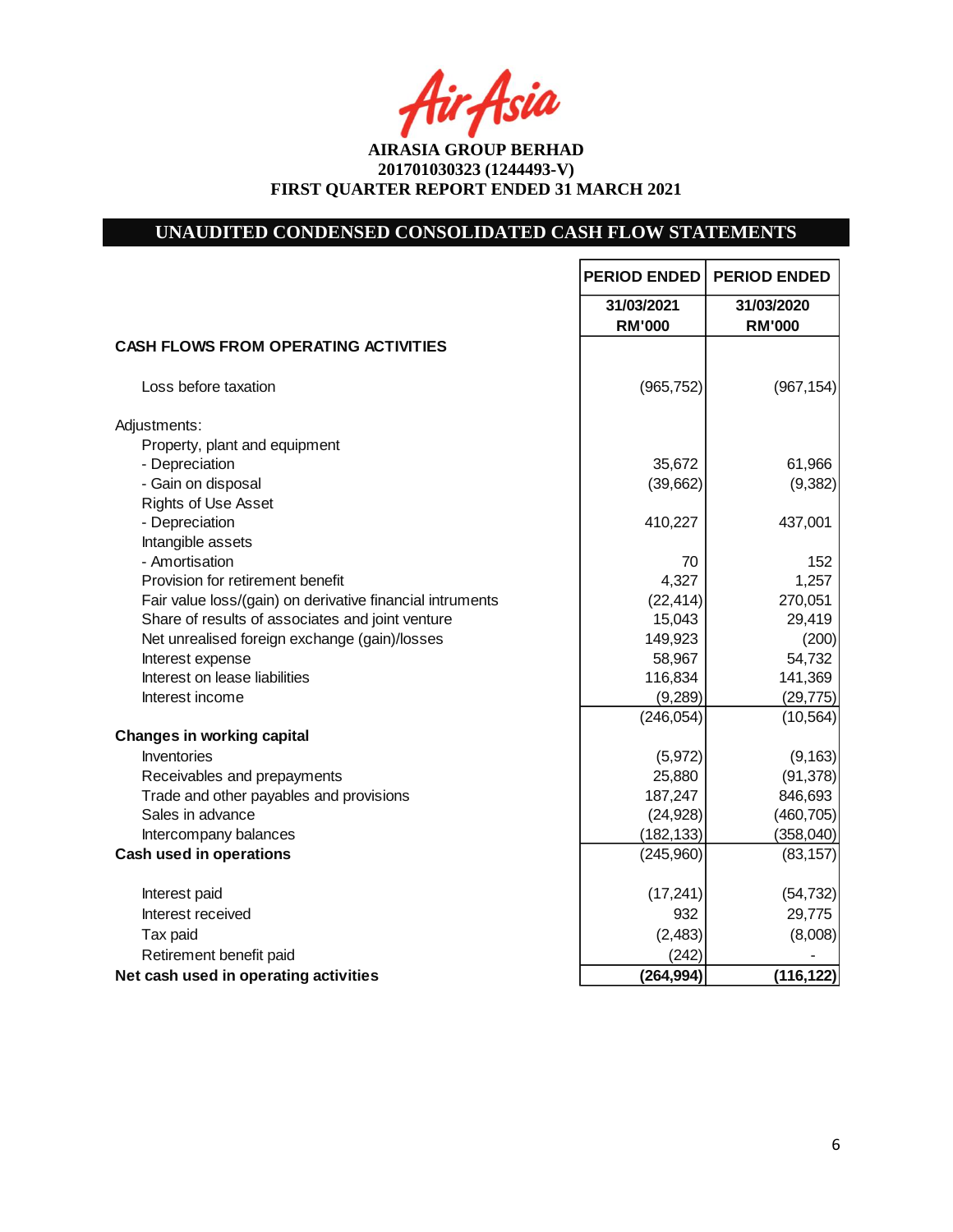-Asia

**AIRASIA GROUP BERHAD 201701030323 (1244493-V) FIRST QUARTER REPORT ENDED 31 MARCH 2021**

## **UNAUDITED CONDENSED CONSOLIDATED CASH FLOW STATEMENTS**

|                                                                          | <b>PERIOD ENDED</b>         | <b>PERIOD ENDED</b>         |
|--------------------------------------------------------------------------|-----------------------------|-----------------------------|
|                                                                          | 31/03/2021<br><b>RM'000</b> | 31/03/2020<br><b>RM'000</b> |
| <b>CASH FLOWS FROM INVESTING ACTIVITIES</b>                              |                             |                             |
| Property, plant and equipment                                            |                             |                             |
| - Additions                                                              | (6, 281)                    | (82, 143)                   |
| - Proceeds from disposal                                                 | 44,606                      | 9,382                       |
| Addition in intangible assets                                            | (701)                       | (2, 354)                    |
| Net movement other investments                                           | (4,787)                     |                             |
| Net cash generated from investing activities                             | 32,837                      | (75, 115)                   |
| <b>CASH FLOWS FROM FINANCING ACTIVITIES</b>                              |                             |                             |
| Proceeds from issuance of shares                                         | 336,464                     |                             |
| Proceeds from borrowings                                                 |                             | 148,317                     |
| Repayment of borrowings and lease liabilities                            | (181, 545)                  | (761, 774)                  |
| Net cash generated from/(used in) financing activities                   | 154,919                     | (613, 457)                  |
| <b>NET DECREASE FOR THE FINANCIAL PERIOD</b>                             | (77, 238)                   | (804, 694)                  |
| <b>CASH AND CASH EQUIVALENTS AT BEGINNING</b><br>OF THE FINANCIAL PERIOD | 533,278                     | 2,588,097                   |
| <b>CURRENCY TRANSLATION DIFFERENCES</b>                                  | (8,318)                     | (176,086)                   |
| <b>CASH AND CASH EQUIVALENTS AT END OF</b>                               |                             |                             |
| <b>FINANCIAL PERIOD</b>                                                  | 447,722                     | 1,607,317                   |

The condensed consolidated cash flow statements should be read in conjunction with the audited financial statements for the financial year ended 31 December 2020 and the accompanying explanatory notes attached to the interim financial statements.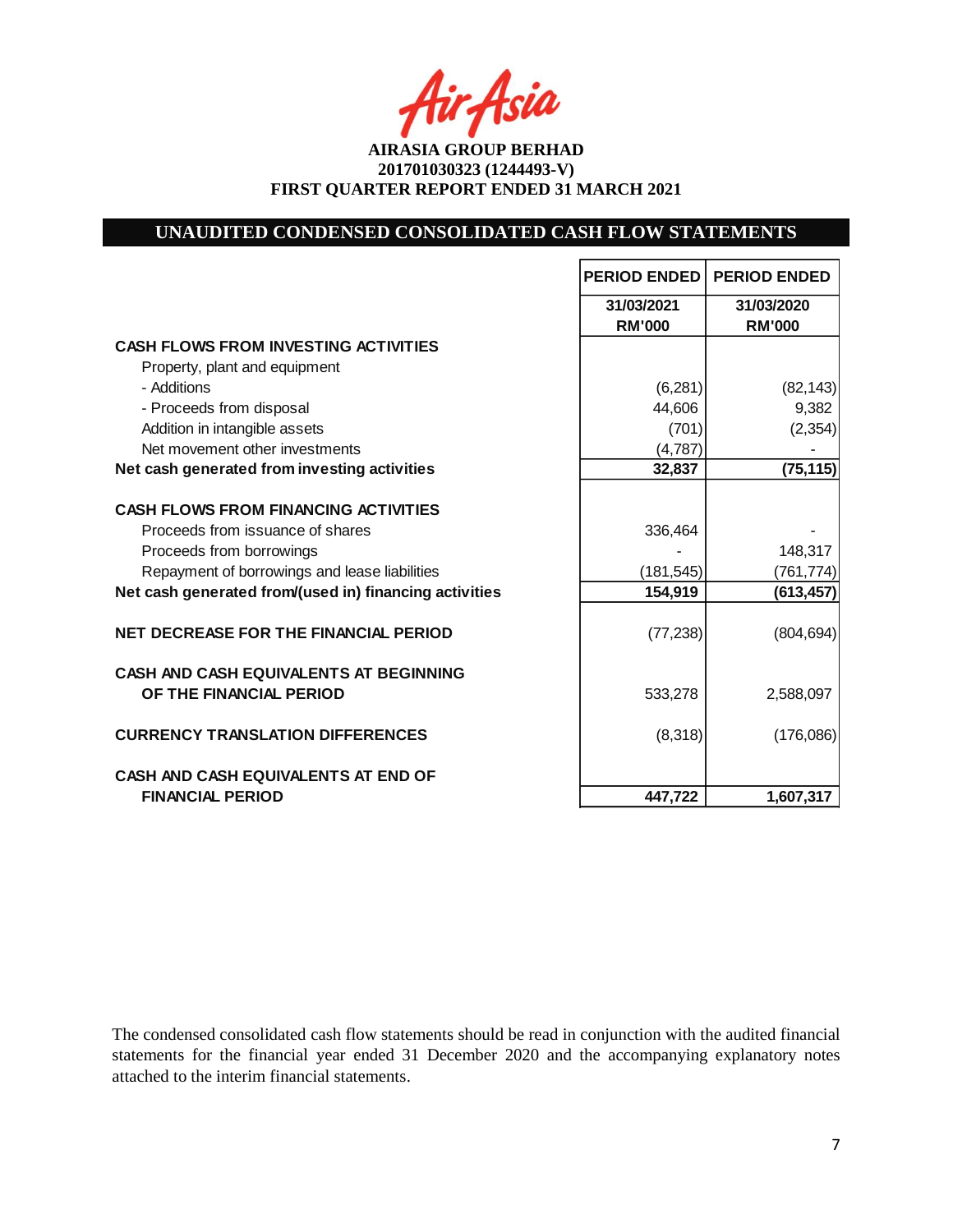Asia

**AIRASIA GROUP BERHAD 201701030323 (1244493-V) FIRST QUARTER REPORT ENDED 31 MARCH 2021**

## **NOTES TO THE QUARTERLY REPORT**

#### **1. Basis of preparation**

The Interim Financial Report is unaudited and has been prepared in accordance with paragraph 9.22 and Appendix 9B of Bursa Malaysia Securities Berhad's ("Bursa Malaysia") Listing Requirements. The Consolidated Income Statement on page 1 has been presented to better reflect the Airline and Digital activities of the Group.

The Interim Financial Statements should be read in conjunction with the audited financial statements for the year ended 31 December 2020. The explanatory notes attached to the interim financial statements provide an explanation of events and transactions that are significant for understanding of the changes in the financial position and performance of the Group since the year ended 31 December 2020.

The Consolidated Income Statement for the quarter ended 31 March 2021, in compliance with MFRS134: Interim Financial Reporting is as follows:

|                                                 | <b>INDIVIDUAL QUARTER</b> |                      | <b>CUMULATIVE</b> |               |  |
|-------------------------------------------------|---------------------------|----------------------|-------------------|---------------|--|
|                                                 | Quarter ended             | <b>Quarter ended</b> | Year ended        | Year ended    |  |
|                                                 | 31/03/2021                | 31/03/2020           | 31/03/2021        | 31/03/2020    |  |
|                                                 | <b>RM'000</b>             | <b>RM'000</b>        | <b>RM'000</b>     | <b>RM'000</b> |  |
| Revenue                                         | 298,217                   | 2,311,761            | 298,217           | 2,311,761     |  |
| Operating expenses:                             |                           |                      |                   |               |  |
| - Staff costs                                   | (209, 644)                | (455, 219)           | (209, 644)        | (455, 219)    |  |
| - Depreciation of property, plant and equipment | (445, 899)                | (498, 967)           | (445, 899)        | (498, 967)    |  |
| - Aircraft fuel expenses                        | (72, 825)                 | (767, 330)           | (72, 825)         | (767, 330)    |  |
| - Fuel swap losses                              | (30, 109)                 | (102, 941)           | (30, 109)         | (102, 941)    |  |
| - Maintenance and overhaul                      | (56, 905)                 | (429, 175)           | (56, 905)         | (429, 175)    |  |
| - User charges and other related expenses       | (71, 824)                 | (391, 621)           | (71, 824)         | (391, 621)    |  |
| - Other operating expenses                      | (145, 589)                | (253, 409)           | (145, 589)        | (253, 409)    |  |
| Other income                                    | 86,501                    | 117,382              | 86,501            | 117,382       |  |
| <b>Operating (loss)/profit</b>                  | (648, 077)                | (469, 519)           | (648, 077)        | (469, 519)    |  |
| Finance income                                  | 9,289                     | 29,775               | 9,289             | 29,775        |  |
| Finance costs                                   | (155, 054)                | (196, 101)           | (155,054)         | (196, 101)    |  |
|                                                 |                           |                      |                   |               |  |
| Net operating (loss)/profit                     | (793, 842)                | (635, 845)           | (793, 842)        | (635, 845)    |  |
| Share of results of associates / joint venture  | (15,043)                  | (29, 419)            | (15,043)          | (29, 419)     |  |
| Foreign exchange loss                           | (179, 281)                | (31, 839)            | (179, 281)        | (31, 839)     |  |
| Fair value gain/(loss) on derivatives           | 22,414                    | (270, 051)           | 22,414            | (270, 051)    |  |
|                                                 |                           |                      |                   |               |  |
| Loss before taxation                            | (965, 752)                | (967, 154)           | (965, 752)        | (967, 154)    |  |
| Tax expense                                     | (1,680)                   | (6, 566)             | (1,680)           | (6, 566)      |  |
| Deferred taxation                               | (8,790)                   | 20,396               | (8,790)           | 20,396        |  |
| Net loss for the financial period               | (976, 222)                | (953, 324)           | (976, 222)        | (953, 324)    |  |

The condensed consolidated income statements should be read in conjunction with the audited financial statements for the financial year ended 31 December 2020 and the accompanying explanatory notes attached to the interim financial statements.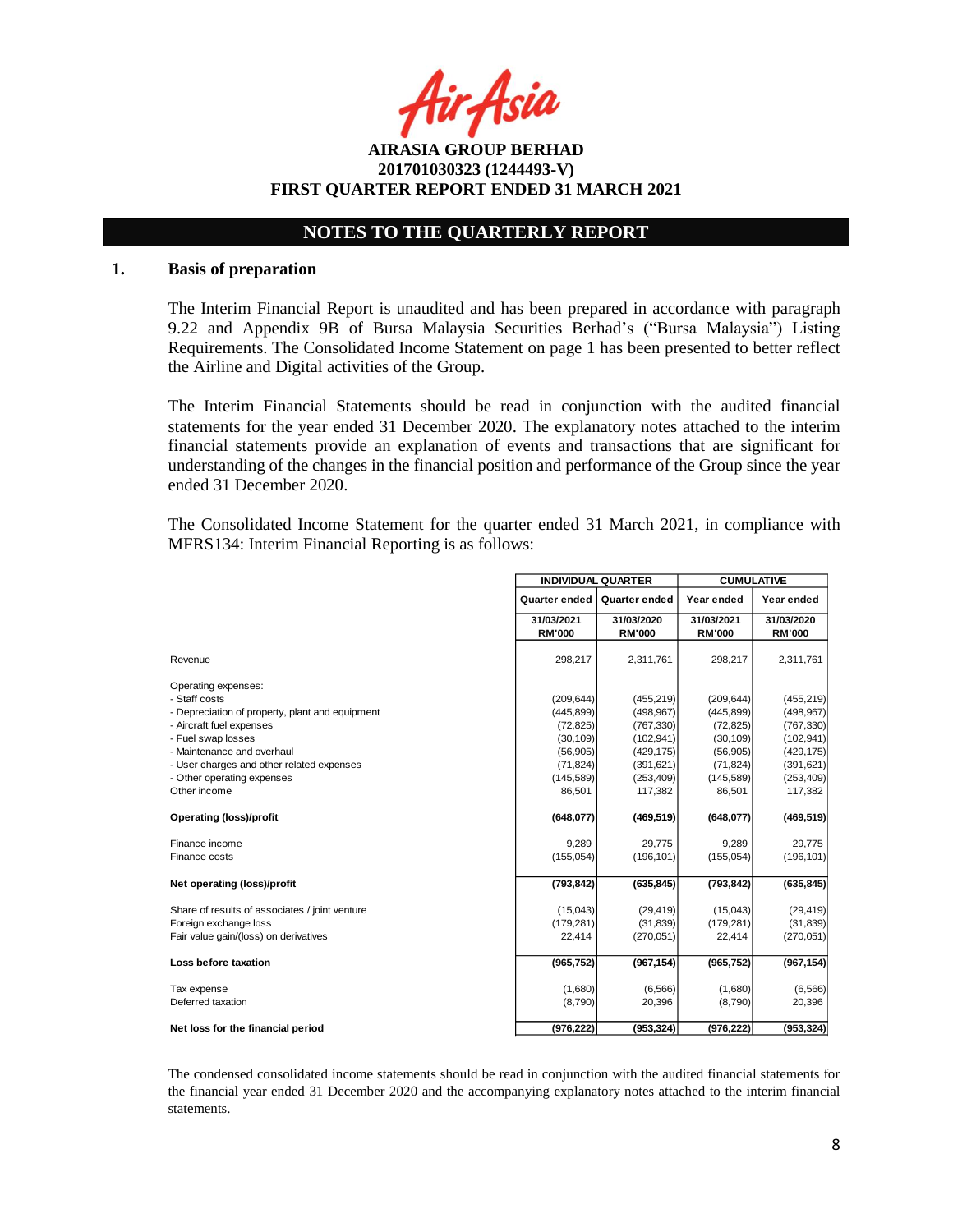fir Asia

**AIRASIA GROUP BERHAD 201701030323 (1244493-V) FIRST QUARTER REPORT ENDED 31 MARCH 2021**

### **2. Summary of significant accounting policies**

The accounting policies and methods of computation adopted for the interim financial statements are consistent with those adopted for the Audited Financial Statements for the financial year ended 31 December 2020. Details of standards, amendments to published standards and interpretations to existing standards that are applicable to the Group with effect from 1 January 2020 or later are provided in the notes to the financial statements in the Audited Financial Statements of the Group for the financial year ended 31 December 2020. The Group did not early adopt any new standards, amendments to published standards and interpretation to existing standards.

For the beginning of the financial year 1 January 2021, the standards that becomes effective does not have any material impact to the financial statements of the Group and the Company for the year. On 1 April 2021, Malaysian Accounting Standards Board issued a further extension to the Amendment to MFRS 16: Covid 19 Related Rent Concessions to cover periods beyond 30 June 2021 that can be applied for reporting periods beginning on or after 1 April 2021 but earlier application is also permitted. The Group and the Company continues to apply the practical expedient allowed by the amendment whereby the lessee shall account for any change in lease payments resulting from the rent concession the same way it would account for as if there is no lease modification.

#### **3. Auditors' report on preceding annual financial statements**

The auditors have expressed an unqualified opinion with material uncertainty relating to going concern, in view of the current economic condition and Covid-19 Pandemic, n respect of the Company's audited financial statements for the financial year ended 31 December 2020 in their report dated 27 May 2021. The extract of which is as below:

"We draw attention to Note 2.1 and Note 45 to the financial statements, which indicate that the Group has a net loss of RM5,888 million for the financial year ended 31 December 2020 and the current liabilities exceeded its current assets by RM5,902 million. In addition, the Group also reported a shareholders' deficit of RM1,214 million. The Company reported a net loss of RM262 million for the financial year ended 31 December 2020. The global economy, in particular the commercial airlines industry, faces an uncertainty over the expected timing of recovery of the COVID-19 pandemic. The travel and border restrictions implemented by countries around the world has led to a significant fall in demand for air travel which impacted the Group's financial position, financial performance and cash flows. These events or conditions, along with other matters as set forth in Note 2.1 and Note 45 to the financial statements, indicate existence of material uncertainties that may cast significant doubt on the Group's and the Company's ability to continue as a going concern.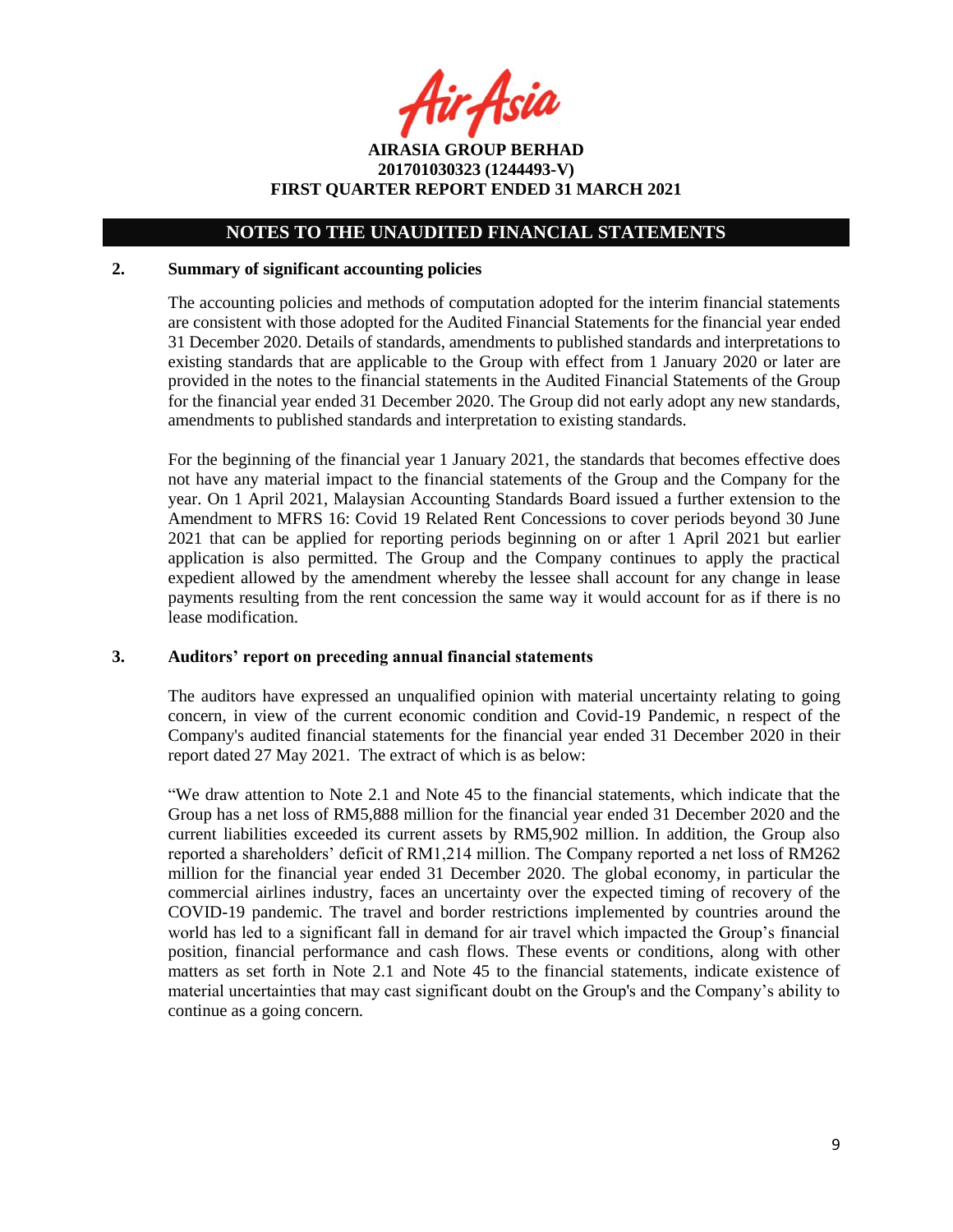ir Asia

**AIRASIA GROUP BERHAD 201701030323 (1244493-V) FIRST QUARTER REPORT ENDED 31 MARCH 2021**

#### **3. Auditors' report on preceding annual financial statements (cont'd.)**

The recent development of vaccination against the COVID-19 pandemic and the implementation of national vaccination programmes in countries in which the Group operates as well as elsewhere around the world provide positive outlook for the commercial airlines industry. Nevertheless, the ability of the Group and of the Company to continue as a going concern is dependent on the successful implementation and favorable outcome of various ongoing plans to respond to the conditions above, including ongoing discussions with the financial institutions and investors to obtain required funding, as well as negotiations with its lessors to restructure the existing lease arrangements. Further details are disclosed in Note 2.1 and Note 45 to the financial statements.

Our opinion is not modified in respect of this matter."

#### **4. Seasonality of operations**

The Group's air transportation business is subject to the seasonal demand for air travel. This segment of the Group's business has been severely affected by travel restrictions due to the Covid-19 pandemic.

#### **5. Unusual items due to their nature, size or incidence**

There were no unusual items affecting assets, liabilities, equity, net income or cash flows during the current quarter and financial period-to-date except for that from the Covid 19 outbreak.

#### **6. Changes in composition of the Group**

There are no changes in composition of the Group during the current quarter.

#### **7. Changes in estimates**

There were no changes in estimates that have had a material effect on the results of the current quarter and financial period-to-date.

#### **8. Capital and reserves**

There was no cancellation, repurchase, resale and repayment of debt and equity securities for the period ended 31 March 2021.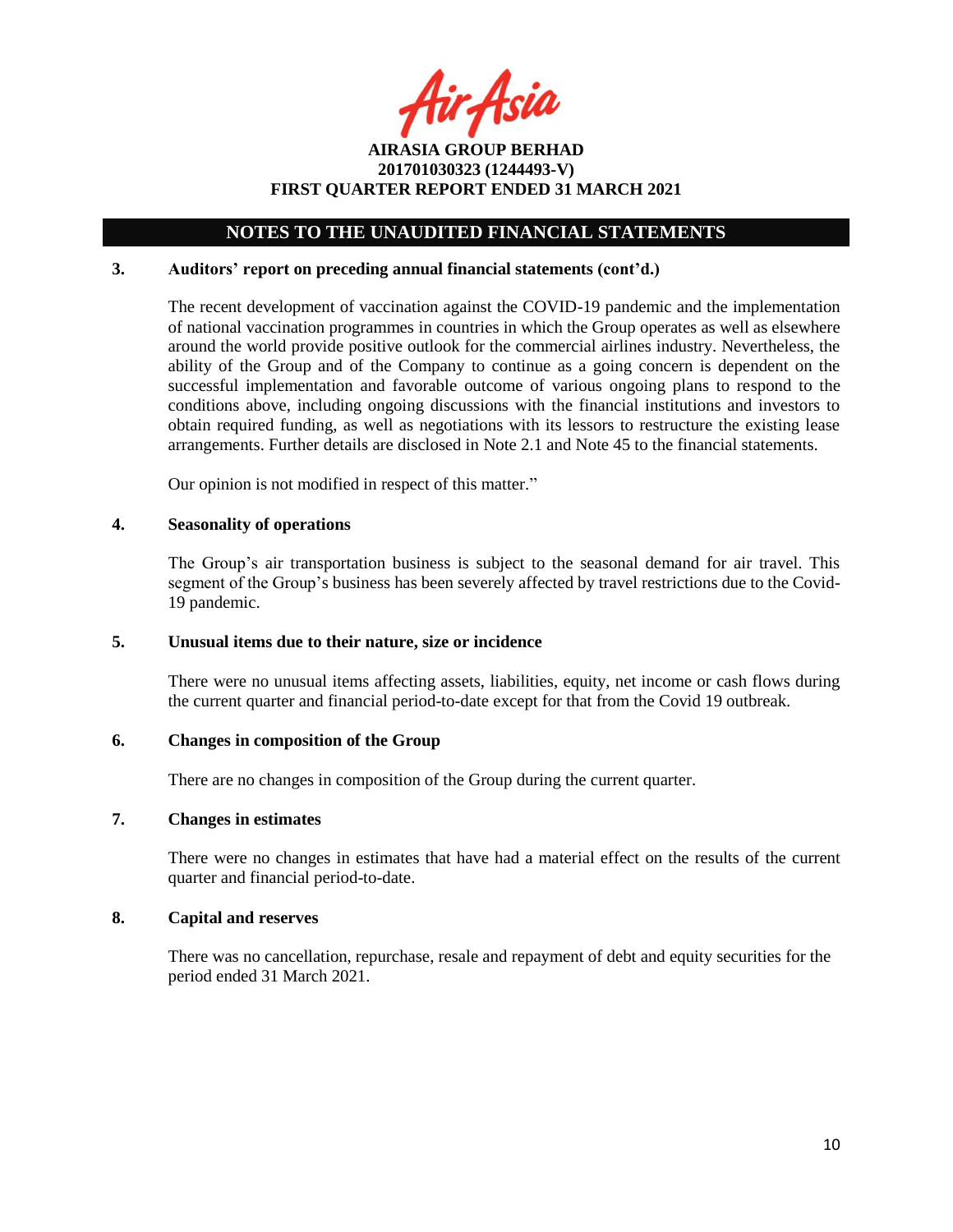Asia

## **NOTES TO THE UNAUDITED FINANCIAL STATEMENTS**

## **9. Dividends paid and proposed**

No dividend has been proposed during the quarter ended 31 March 2021.

#### **10. Revenue**

|                                        | <b>Quarter ended</b><br>31/3/2021<br><b>RM</b> million | <b>Quarter ended</b><br>31/3/2020<br><b>RM</b> million |
|----------------------------------------|--------------------------------------------------------|--------------------------------------------------------|
| Passenger revenue                      |                                                        |                                                        |
| seat sales<br>$\overline{\phantom{0}}$ | 155.1                                                  | 1,790.4                                                |
| others<br>-                            | 30.5                                                   | 354.5                                                  |
| Aircraft operating lease income        | 19.5                                                   | 16.5                                                   |
|                                        | 205.1                                                  | 2,161.4                                                |
| Teleport                               | 93.1                                                   | 150.4                                                  |
|                                        | 298.2                                                  | 2,311.8                                                |

Passenger revenue "Others" includes ancillary income such as administrative fees, baggage fees, assigned seats, cancellations, documentation and other fees, and on-board sales of meals and merchandise.

#### **11. Other income**

|                                                        | <b>Quarter ended</b><br>31/3/2021<br><b>RM</b> million | <b>Quarter ended</b><br>31/3/2020<br><b>RM</b> million |
|--------------------------------------------------------|--------------------------------------------------------|--------------------------------------------------------|
| Fees charged for provision of commercial air transport |                                                        |                                                        |
| services                                               |                                                        | 27.3                                                   |
| Gain on disposal of property, plant and equipment      | 39.7                                                   |                                                        |
| Dividend income from an investment                     |                                                        | 9.3                                                    |
| <b>Others</b>                                          | 23.4                                                   | 49.0                                                   |
|                                                        | 63.7                                                   | 85.6                                                   |

Other income "Others" includes commission and advertising income, forfeited revenue, insurance claims and management fee for provision of shared services to associates.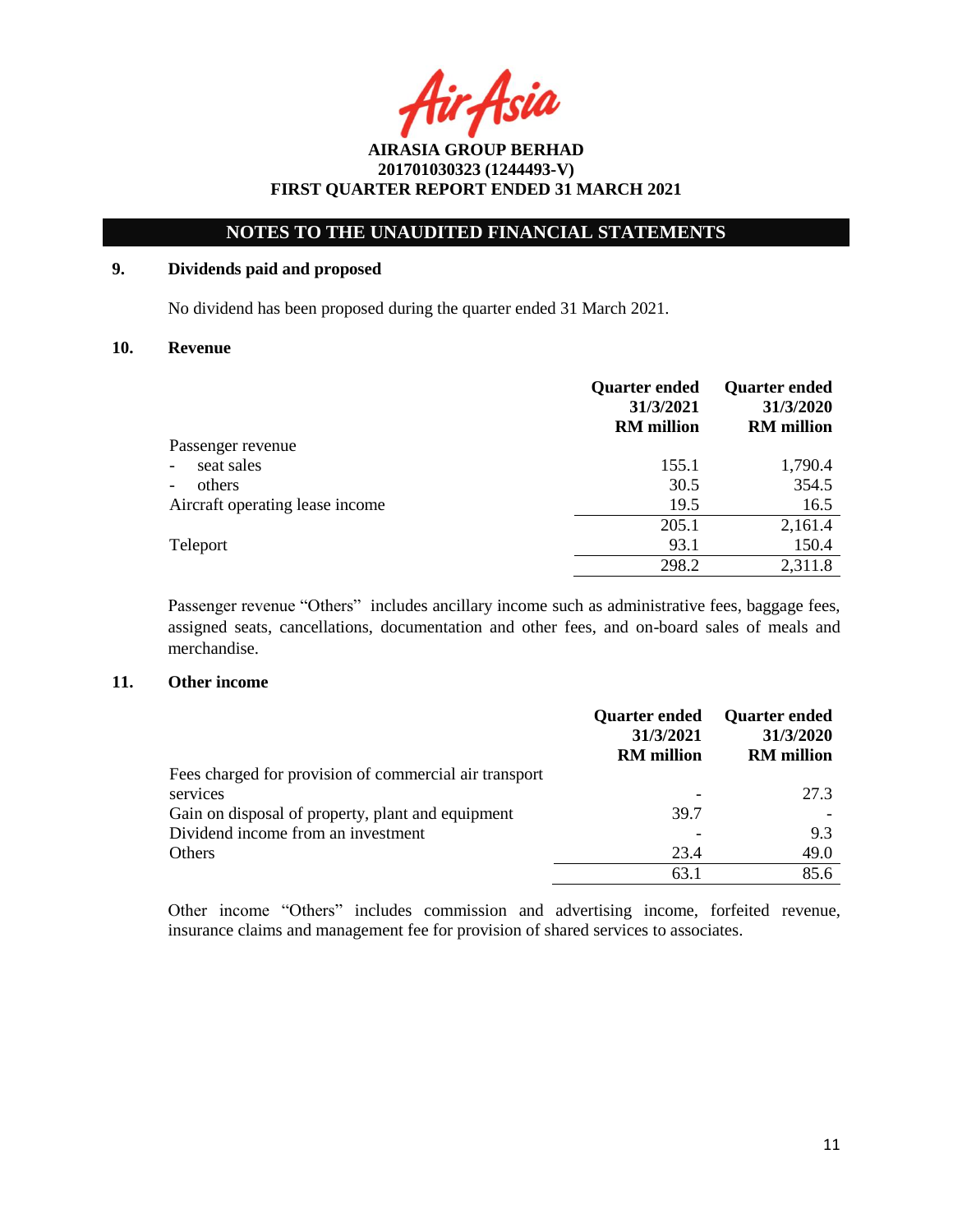Asia

## **NOTES TO THE UNAUDITED FINANCIAL STATEMENTS**

## **12. Finance income/(costs) and foreign exchange gains/(losses)**

|                                                                                   | Quarter<br>ended                | Quarter<br>Year ended<br>ended  |                                 | Year ended                      |
|-----------------------------------------------------------------------------------|---------------------------------|---------------------------------|---------------------------------|---------------------------------|
|                                                                                   | 31/03/2021<br><b>RM</b> million | 31/03/2020<br><b>RM</b> million | 31/03/2021<br><b>RM</b> million | 31/03/2020<br><b>RM</b> million |
| (a) Finance income                                                                |                                 |                                 |                                 |                                 |
| Interest income from:                                                             |                                 |                                 |                                 |                                 |
| - deposits with licensed banks                                                    | 0.7                             | 1.1                             | 0.7                             | 1.1                             |
| - from associates                                                                 | 1.1                             | 2.8                             | 1.1                             | 2.8                             |
| - finance lease receivables                                                       | 7.3                             | 25.9                            | 7.3                             | 25.9                            |
| Discounting effect on financial instruments and others                            | 0.2                             |                                 | 0.2                             |                                 |
|                                                                                   | 9.3                             | 29.8                            | 9.3                             | 29.8                            |
| (b) Finance costs                                                                 |                                 |                                 |                                 |                                 |
| <b>Bank borrowings</b>                                                            | (12.9)                          | (28.6)                          | (12.9)                          | (28.6)                          |
| Amortisation of premiums for interest rate caps                                   | (0.0)                           | (0.2)                           | (0.0)                           | (0.2)                           |
| Discounting effect on financial instruments, bank<br>facilities and other charges | (25.3)                          | (25.9)                          | (25.3)                          | (25.9)                          |
|                                                                                   | (38.2)                          | (54.7)                          | (38.2)                          | (54.7)                          |
| (c) Foreign exchange gains/(losses)                                               |                                 |                                 |                                 |                                 |
| - realized                                                                        | (29.4)                          | (32.0)                          | (29.4)                          | (32.0)                          |
| - unrealized                                                                      | (149.9)                         | 0.2                             | (149.9)                         | 0.2                             |
|                                                                                   | (179.3)                         | (31.8)                          | (179.3)                         | (31.8)                          |

### **13. Income tax and Deferred tax**

### **Income tax expense**

The current taxation charge for the quarter of RM1.7 million mainly relates to foreign branches taxes.

## **Deferred taxation**

Deferred tax liability of RM8.8 million was recognised during the quarter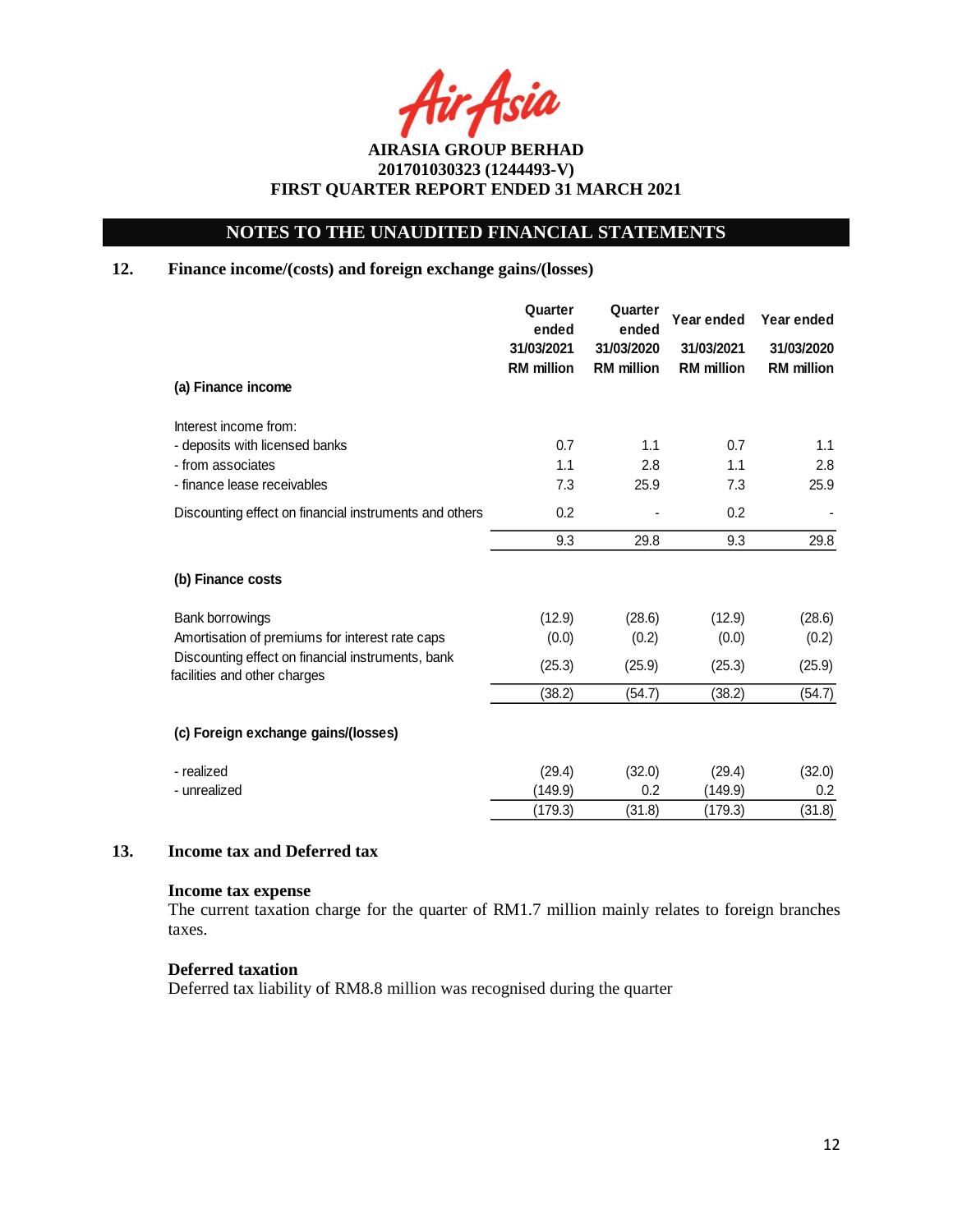Asia

## **NOTES TO THE UNAUDITED FINANCIAL STATEMENTS**

### **14. Property, plant and equipment, ROU and Finance Lease receivables**

(a) acquisition and disposals

During the period ended 31 March 2021, the Group acquired property, plant and equipment with total cost of RM6.3 million (period ended 31 March 2020: RM82.1 million).

During the period ended 31 March 2021, proceeds from the disposal of property, plant and equipment amounted to RM44.6 million (period ended 31 March 2020: RM9.3 million).

(b) revaluation

There was no revaluation of property, plant and equipment in the quarter under review or in the same quarter of the prior year.

(c) impairment

There was no impairment of property, plant and equipment in the quarter under review or in the same quarter of the prior year.

## **15. Quoted investments and properties**

There was no purchase or disposal of quoted securities for the quarter under review and financial period to date.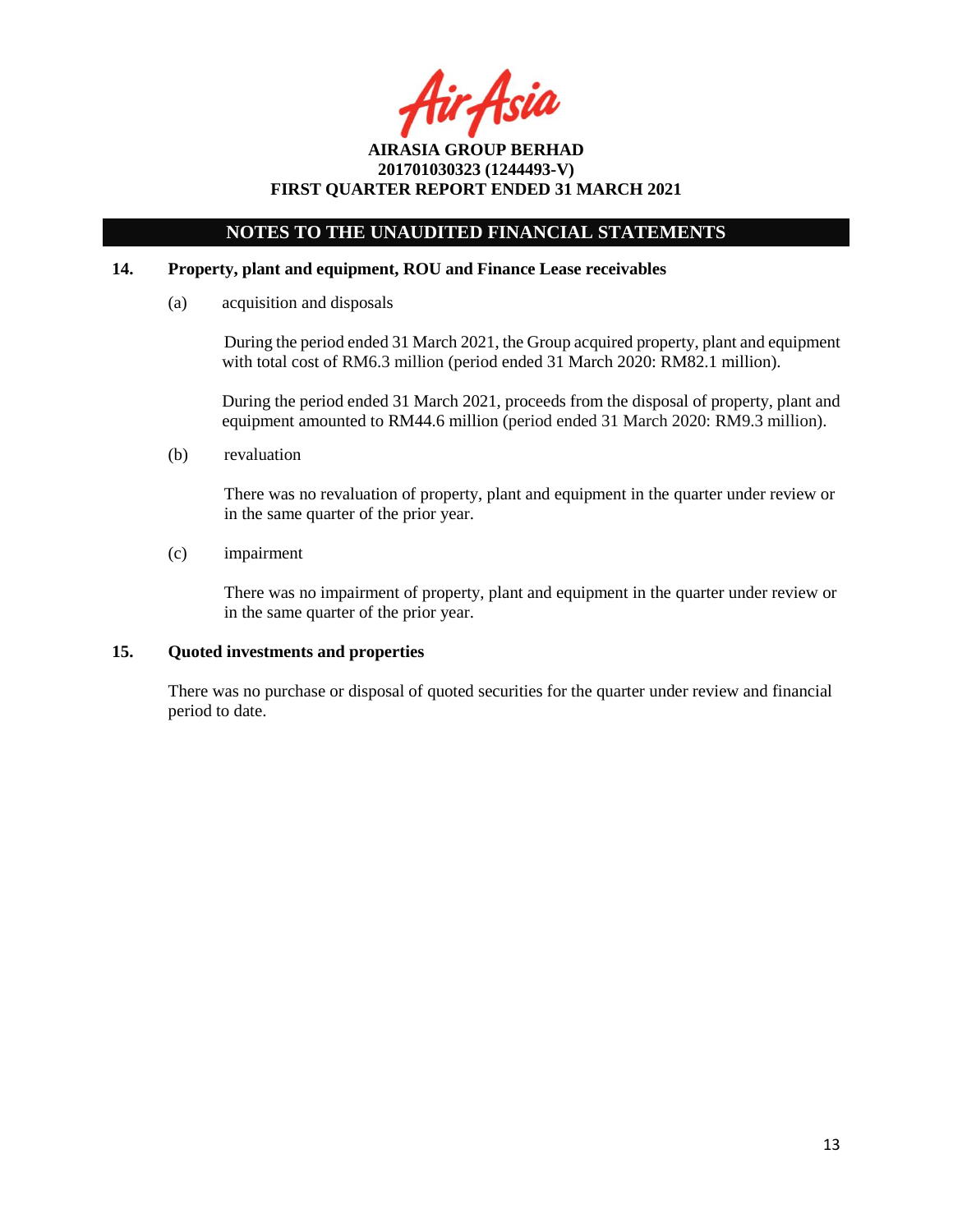Asia

## **NOTES TO THE UNAUDITED FINANCIAL STATEMENTS**

#### **16. Investments in associates**

|                               | As at<br>31/3/2021<br><b>RM</b> million | As at<br>31/12/2020<br><b>RM</b> million |
|-------------------------------|-----------------------------------------|------------------------------------------|
| Cost                          |                                         |                                          |
| Investment                    | 1,087.1                                 | 1,087.1                                  |
| Share of results and reserves | (560.2)                                 | (545.1)                                  |
| Impairment loss               | (59.2)                                  | (59.2)                                   |
|                               | 467.7                                   | 482.8                                    |

MFRS128 provides that entities discontinue recognising their share of further losses when its share of the losses equals to or exceeds its interest in the associate. Accordingly, the Group has only recognised losses to the extent of its interest in these associates. The unrecognised losses at the reporting date amounted to RM615.9 million.

### **17. Receivables and prepayments**

|                                | As at<br>31/3/2021<br><b>RM</b> million | As at<br>31/12/2020<br><b>RM</b> million |
|--------------------------------|-----------------------------------------|------------------------------------------|
| Non-current                    |                                         |                                          |
| Prepayments                    | 2,651.2                                 | 2,739.3                                  |
| Deposits and other receivables | 575.5                                   | 367.7                                    |
|                                | 3,226.7                                 | 3,107.0                                  |
| Current                        |                                         |                                          |
| Trade and other receivables    | 479.0                                   | 450.7                                    |
| Prepayments                    | 289.9                                   | 594.6                                    |
| Deposits                       | 41.2                                    | 87.7                                     |
|                                | 810.1                                   | 903.3                                    |

Prepayments include advances for the purchase of fuel as well as prepaid engine maintenance costs to the service provider.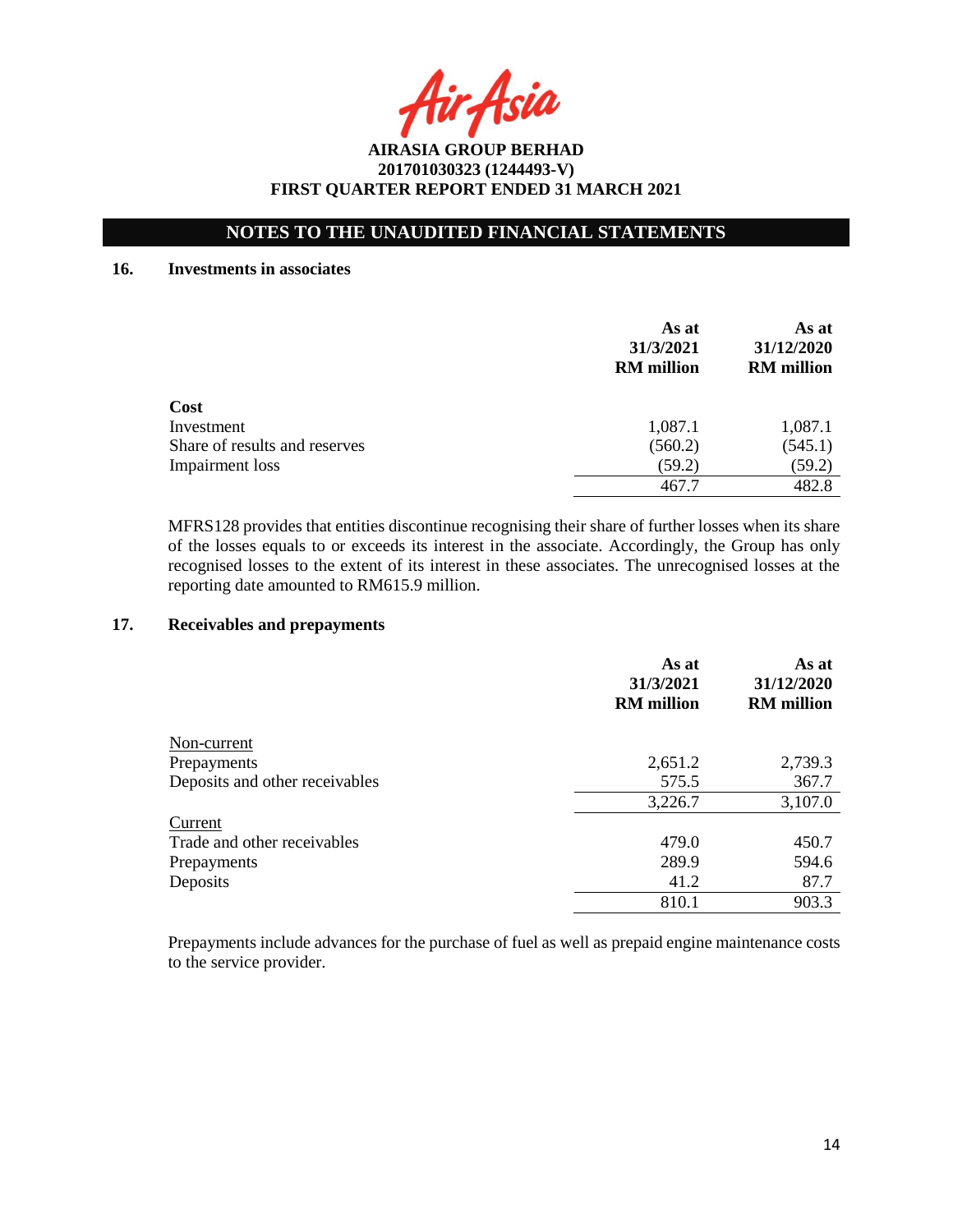Asia

## **NOTES TO THE UNAUDITED FINANCIAL STATEMENTS**

## **18. Trade and other payables**

|                           | As at<br>31/3/2021<br><b>RM</b> million | As at<br>31/12/2020<br><b>RM</b> million |
|---------------------------|-----------------------------------------|------------------------------------------|
| Non-current               |                                         |                                          |
| Other payables            | 305.9                                   | 273.4                                    |
| Current<br>Trade payables | 1,616.8                                 | 1,312.8                                  |
| Other payables            | 111.1                                   | 119.8                                    |
| Accruals for fuel         | 13.2                                    | 5.2                                      |
| Others                    | 886.2                                   | 869.3                                    |
|                           | 2,627.3                                 | 2,307.1                                  |

Other payables and accruals include accruals for operational expenses and passenger service charges payable to airport authorities

## **19. Aircraft maintenance provision/ payables**

|                                | As at<br>31/3/2021<br><b>RM</b> million | As at<br>31/12/2020<br><b>RM</b> million |
|--------------------------------|-----------------------------------------|------------------------------------------|
| Aircraft maintenance provision | 1,393.8                                 | 1,367.7                                  |
| Aircraft maintenance payables  | 2,461.9                                 | 2,377.1                                  |
| Aircraft maintenance reserves  | 1,827.3                                 | 1,824.2                                  |
|                                | 5,683.0                                 | 5,569.1                                  |
| Current                        | 445.9                                   | 711.7                                    |
| Non Current                    | 5,237.1                                 | 4,857.3                                  |
|                                | 5,683.0                                 | 5,569.1                                  |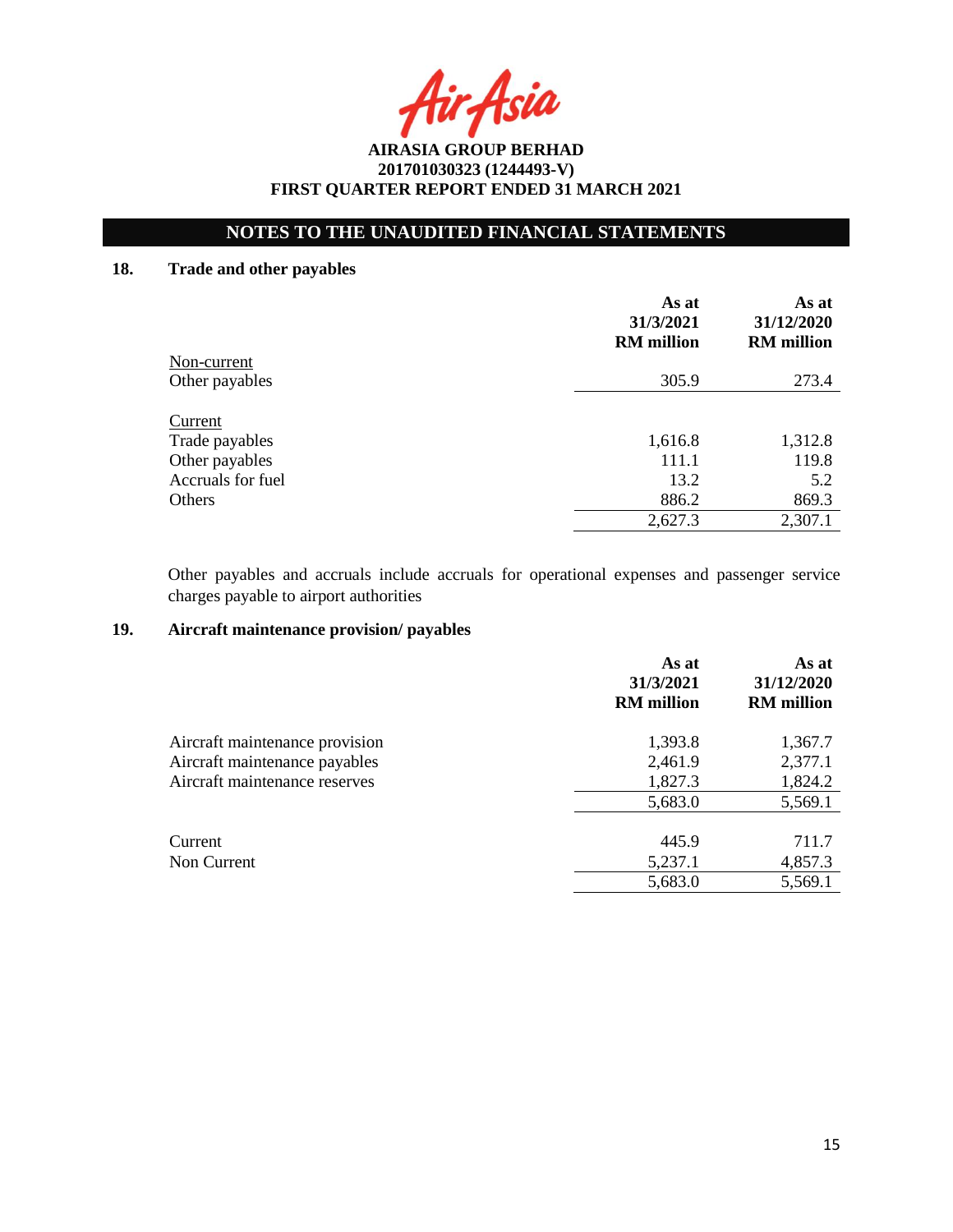Asia

## **NOTES TO THE UNAUDITED FINANCIAL STATEMENTS**

### **19. Aircraft maintenance provision/ payables (Contd.)**

- (i) Aircraft maintenance provision relates to contractual obligations by the Group to maintain the aircraft during the lease period until redelivery, based on pre- agreed conditions
- (ii) Aircraft maintenance payables relates to provision for the Group's contractual obligations, in a sales and leaseback agreement, to incur on the return of an aircraft in a pre-agreed conditions
- (iii) Aircraft maintenance reserve relates to payments made by the lessee subscribing to the engine maintenance programme for agreed maintenance work that has yet to be carried out

The liabilities of the aircraft provisions/ payables are covered through the Group's prepaid engine maintenance cost to a service provider as disclosed in Note 17.

#### **20. Borrowings**

|                                              | As at<br>31/3/2020<br><b>RM</b> million | As at<br>31/12/2020<br><b>RM</b> million |
|----------------------------------------------|-----------------------------------------|------------------------------------------|
| Short term                                   |                                         |                                          |
| Term loans                                   | 251.7                                   | 313.7                                    |
| Term loans (Deferred fuel hedge settlements) | 499.9                                   | 582.6                                    |
| Revolving credit                             | 95.0                                    | 120.0                                    |
|                                              | 846.6                                   | 1,016.3                                  |
| Long term<br>Term loans                      | 289.5                                   | 272.6                                    |
| Total                                        | 1,136.1                                 | 1,288.9                                  |

The currency profile of borrowings are as follows:

|                   | As at<br>31/3/2021<br><b>RM</b> million | As at<br>31/12/2020<br><b>RM</b> million |
|-------------------|-----------------------------------------|------------------------------------------|
| Ringgit Malaysia  | 404.3                                   | 429.3                                    |
| <b>US Dollar</b>  | 600.8                                   | 730.1                                    |
| Philippine Peso   | 83.5                                    | 83.5                                     |
| Indonesian Rupiah | 47.5                                    | 45.9                                     |
|                   | 1,136.1                                 | 1,288.9                                  |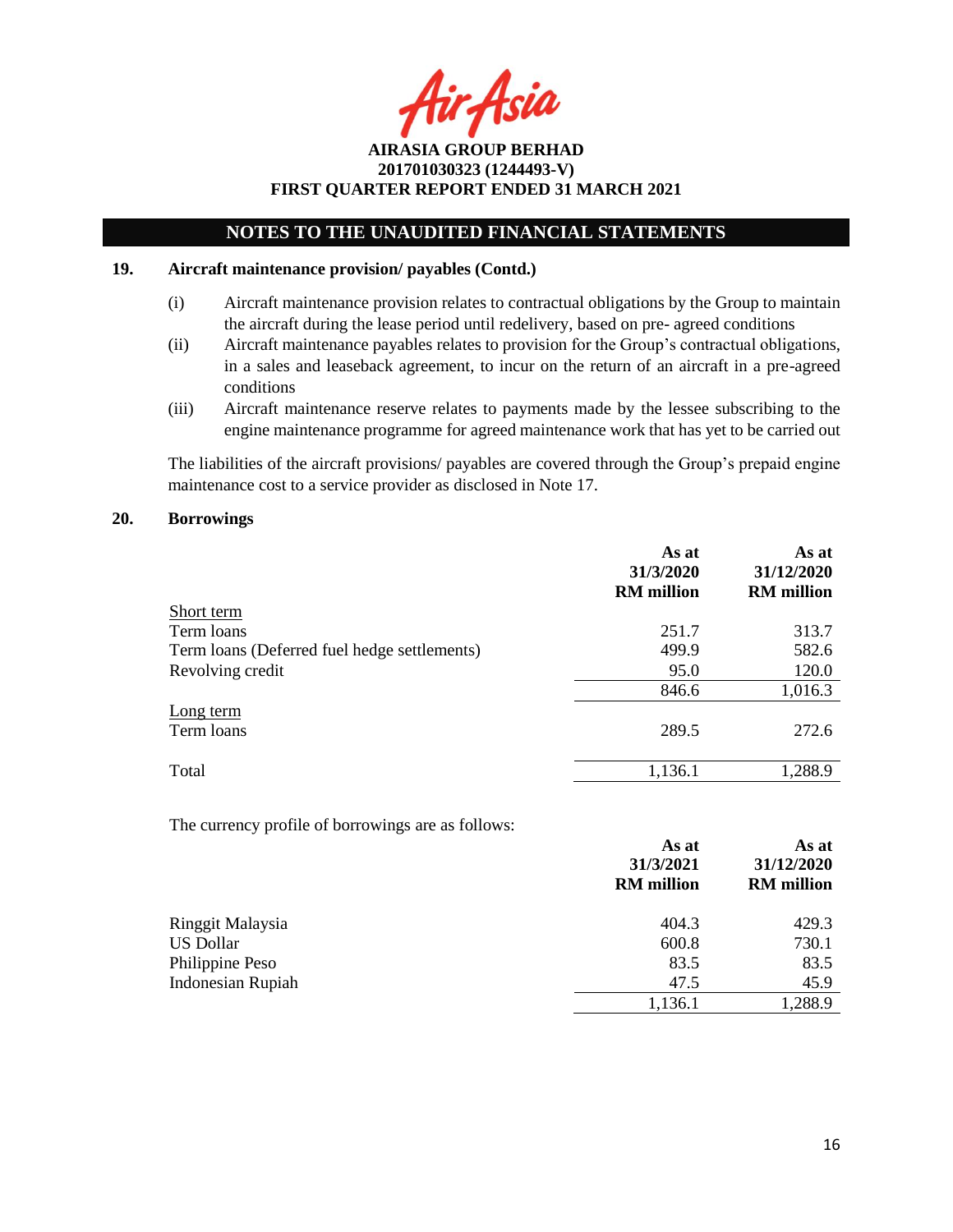r Asia

## **NOTES TO THE UNAUDITED FINANCIAL STATEMENTS**

### **21. Lease liabilities**

The lease liabilities amounting to RM12.5 billion includes deferred aircraft leases of approximately RM1.8 billion. The lease liabilities are supported by ROU of RM9.1 billion (net of impairment) and finance lease receivables of RM1.0 billion (net of impairment)

### **22. Derivative financial instruments**

(a) Forward Foreign Exchange Contracts

As at 31 March 2021, there is no outstanding amount for forward foreign exchange contract.

(b) Interest Rate Hedging.

As at 31 March 2021, the Group has six (6) interest rate swaps with an outstanding amount of US\$178.24 million. These interest rate swaps are entered with one (1) counterparty and will mature between 2028 and 2029.

#### (c) Fuel Hedging

As at 31 March 2021, there is no outstanding fuel derivative contracts.

| <b>Type of Derivatives</b> | <b>Notional Value</b><br>As at 31/3/2021 | <b>Fair value</b><br>31/3/2021                   |  |  |
|----------------------------|------------------------------------------|--------------------------------------------------|--|--|
| Interest rate contracts    | <b>RM</b> million                        | <b>Assets/(Liabilities)</b><br><b>RM</b> million |  |  |
| More than 3 years          | 740.2                                    | (45.2)                                           |  |  |

The related accounting policies, cash requirements of the derivatives, risks associated with the derivatives and policies to mitigate those risks are unchanged since the last financial year.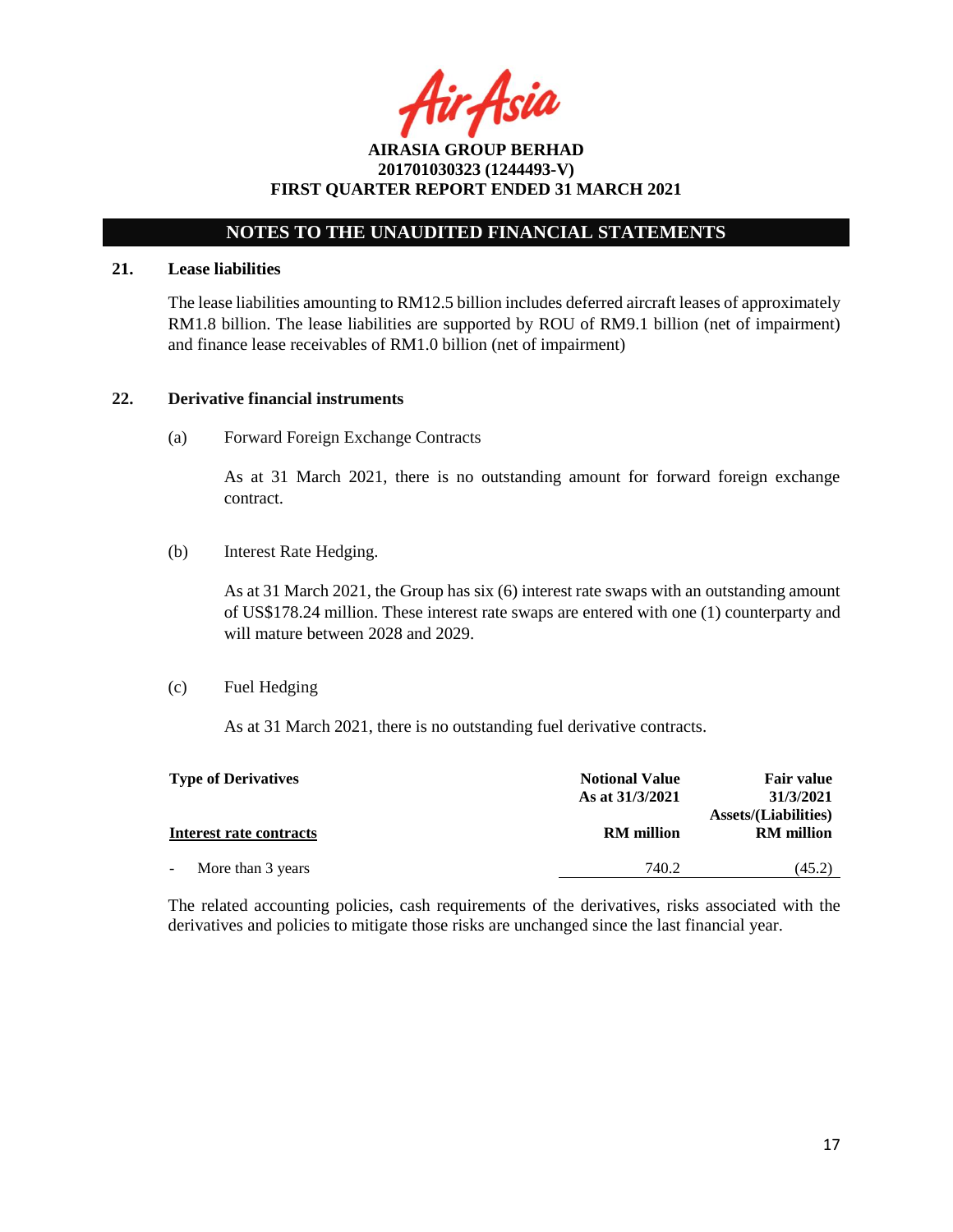r Asia

## **NOTES TO THE UNAUDITED FINANCIAL STATEMENTS**

### **23. Status of corporate proposals announced**

### **Private Placement**

On  $21<sup>st</sup>$  January 2021, the Company announced that it proposed to undertake a private placement of up to 20% of the total number of issued shares of the Company or 668,394,816 shares ("Placement shares") ("Proposed Private Placement"). The Proposed Private Placement will be undertaken in accordance with the general mandate pursuant to Sections 75 and 76 of the Companies Act 2016 and the "Additional Temporary Relief Measures to Listed Issuers" announced by Bursa Malaysia Securities Berhad ("Bursa") on 16 April 2020 which increased the prescribed limit under Paragraph 6.03 of the Main Market Listing Requirements from 10% to 20%. The Company has obtained approval from its shareholders for the 20% General Mandate at its Annual General Meeting held on 28 September 2020.

The Placement Shares will rank equally in all aspects with the existing Company shares in issue. The actual amount of proceeds to be raised from the Proposed Private Placement will depend on the actual number of Placement Shares issued and the issue price of the Placement Shares.

The proposed utilisation of the proceeds (on an estimated amount raised of RM454.5 million are as follows:

| <b>Utilisation of Proceeds</b>                                                                                              | Expected<br>timeframe | Proposed<br>Utilisation<br>(RM <sub>m</sub> ) | Actual<br>Raised | Actual<br>Utilisation<br>(RM <sub>m</sub> ) |
|-----------------------------------------------------------------------------------------------------------------------------|-----------------------|-----------------------------------------------|------------------|---------------------------------------------|
| <b>Fuel Hedging Settlement</b>                                                                                              | $6 - 12$ months       | 146.6                                         | 108.6            | 89.3                                        |
| Aircraft lease and maintenance                                                                                              | 3 months              | 95.2                                          | 70.5             | 70.5                                        |
| AirAsia Digital Sdn Bhd business<br>units development cost, product and<br>market expansion costs and<br>marketing expenses | Within 12<br>months   | 77.0                                          | 57.0             | 39.1                                        |
| General working capital expenses                                                                                            | Within 6<br>months    | 135.5                                         | 100.4            | 94.7                                        |
| Estimated expenses for the Proposed<br><b>Private Placement</b>                                                             | Immediate             | 0.2                                           | 0.2              | 0.2                                         |
|                                                                                                                             |                       | 454.5                                         | 336.5            | 293.9                                       |

The above Proposed Private Placement was approved by Bursa on 3 February 2021. On 10 February 2021, the Company announced that the first tranche of placement shares of 369,846,852 was price fixed at RM0.675 per share which was completed on 19 February 2021. On 9 March 2021, the Company announced that the second tranche of placement shares of 100,367,362 was price fixed at RM0.865 per share which was completed on 17 March 2021.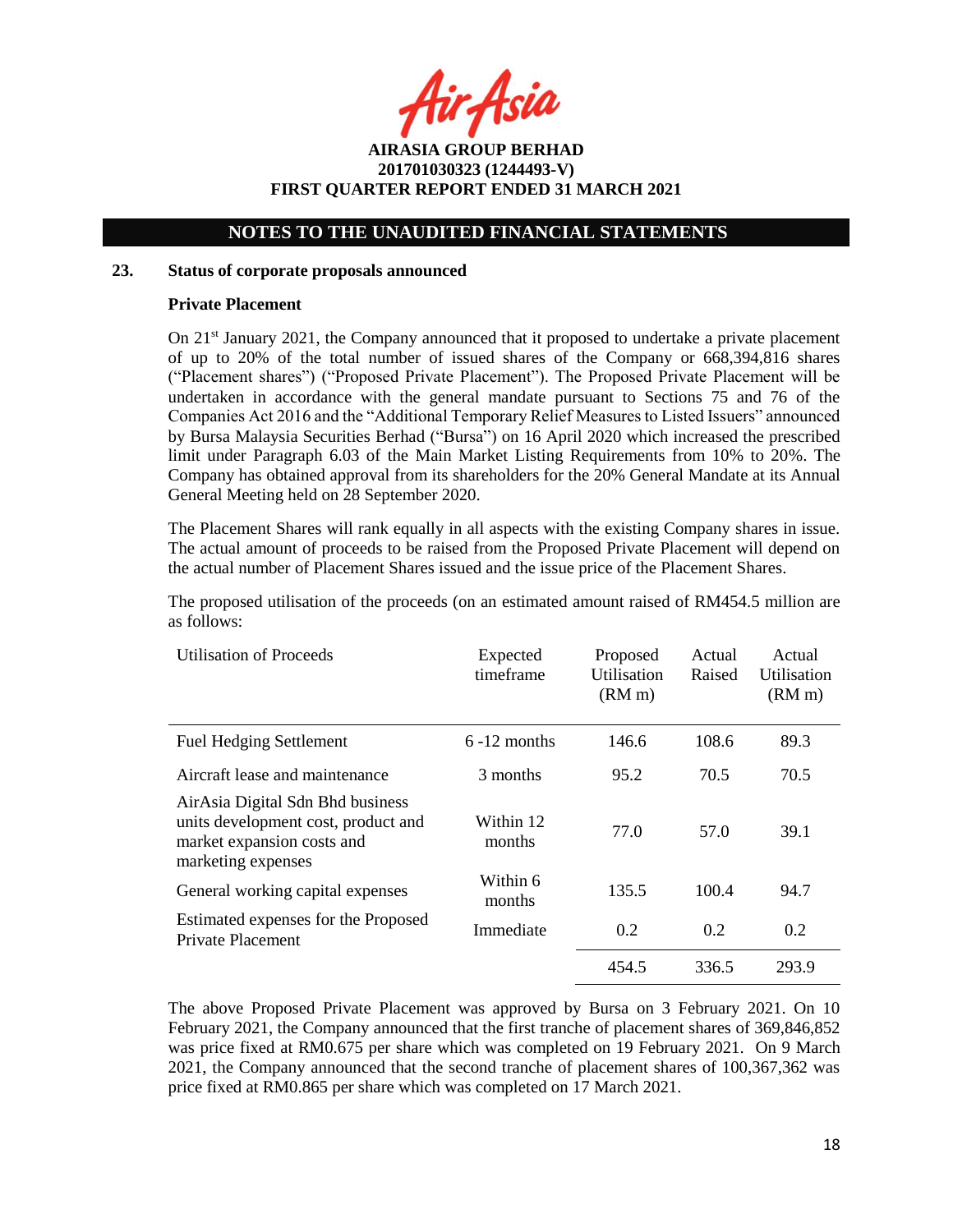r Asia

## **NOTES TO THE UNAUDITED FINANCIAL STATEMENTS**

### **23. Status of corporate proposals announced (Cont'd)**

### **Proposed acquisition of remaining 20% equity interest in BigLife Sdn Bhd**

On 22 March 2021, the Group entered into a Memorandum of Understanding with Aimia Holdings UK II Limited in relation to the proposed acquisition of the remaining 20% equity interest in BigLife Sdn Bhd to be satisfied by the issuance of 85,864,583 ordinary shares in the to be allotted at an issue price of RM1.20 per share amounting to RM103 million (approximately USD25 million). The sale and purchase agreement to be entered into will require shareholders' approval.

#### **24. Post balance sheet events**

There are no post balance sheet events to be reported.

### **25. Contingent assets**

As at the date of this report, the Group does not have any contingent assets.

### **26. Changes in contingent liabilities since the last annual balance sheet date**

There were no material changes in contingent liabilities since the audited financial statements of the Group for the financial year ended 31 December 2020.

### **27. Capital commitments outstanding not provided for in the interim financial report**

Capital commitments for property, plant and equipment:

|                             | As at<br>31/3/2021<br><b>RM</b> million | As at<br>31/12/2020<br><b>RM</b> million |  |
|-----------------------------|-----------------------------------------|------------------------------------------|--|
| Approved and contracted for | 136.617.8                               | 124,855.1                                |  |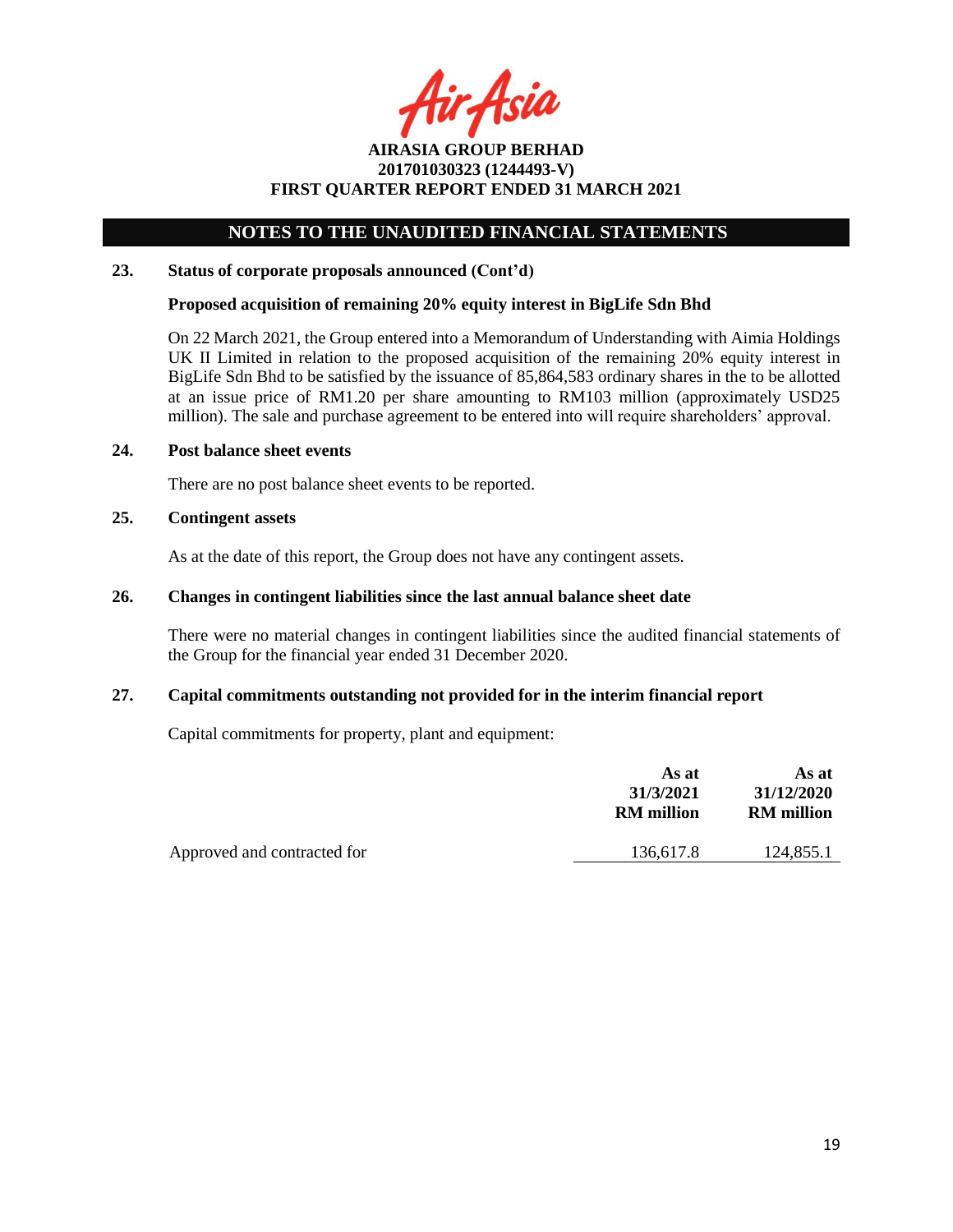## **NOTES TO THE UNAUDITED FINANCIAL STATEMENTS**

## **28. Material related party transactions**

Significant related party transactions which were entered into on agreed terms and conditions for the quarter ended 31 March 2021 are set out below:

|    |                                               | Quarter ended<br>31/3/2021<br><b>RM</b> million | <b>Quarter ended</b><br>31/3/2020<br><b>RM</b> million |
|----|-----------------------------------------------|-------------------------------------------------|--------------------------------------------------------|
| 1. | Transaction of the Group with associates of a |                                                 |                                                        |
|    | subsidiary                                    |                                                 |                                                        |
|    | a. Lease rental income on aircraft            |                                                 |                                                        |
|    | Thai AirAsia                                  | 49.6                                            | 59.9                                                   |
|    | AirAsia Japan<br>-                            |                                                 | 12.1                                                   |
|    | b. Purchase of cargo transportation capacity  |                                                 |                                                        |
|    | Thai AirAsia                                  | 4.3                                             |                                                        |
|    | Transaction of the Group with company with    |                                                 |                                                        |
|    | common directors and shareholders             |                                                 |                                                        |
|    | a. Lease rental income on aircraft            |                                                 |                                                        |
|    | PT Indonesia AirAsia Extra                    |                                                 | 17.6                                                   |
|    | b. Wet lease expenses on aircraft             |                                                 |                                                        |
|    | PT Indonesia AirAsia Extra                    |                                                 | 27.6                                                   |
|    | c. Purchase of cargo transportation capacity  |                                                 |                                                        |
|    | AirAsia X Berhad                              | 14.7                                            | 47.1                                                   |
|    | Thai AirAsia X                                | 28.6                                            |                                                        |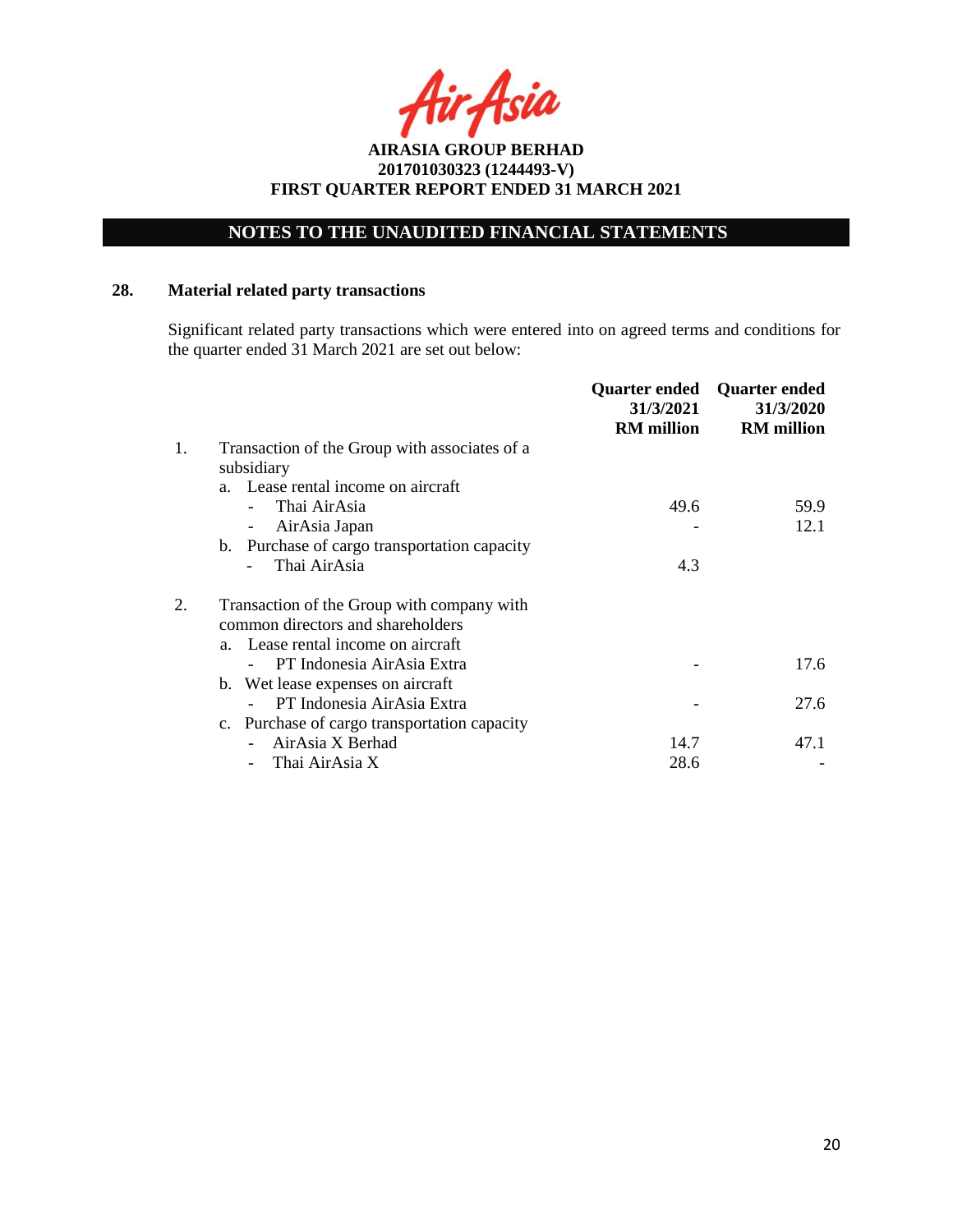ir Asia

**AIRASIA GROUP BERHAD 201701030323 (1244493-V) FIRST QUARTER REPORT ENDED 31 MARCH 2021**

#### **29. Review of Group Performance**

#### *Consolidated Group Performance*

The impact of the Covid 19 pandemic continues to affect the Group's operations adversely. While international borders remain closed, the Group focused on providing limited domestic operations in the countries we operate. Lockdowns announced in Malaysia in January 2021 further dampened the sales in this quarter. However, there were more chartered cargo operations, thus tripling cargo revenue quarter on quarter ("QoQ").

Group revenue for 1Q21 was RM298.2 million. This is an increase of 12% against the immediately preceding quarter. Against 1Q20, revenue declined 87% from RM2,311.7 million. The Group continues with its cost containment measures, including the right sizing of manpower and salary cuts for management, staff and directors whilst actively managing capacity to be in line with demand. To preserve cash, the Group is currently in negotiations with lessors to restructure lease terms.

The Group reported a loss for 1Q21 of RM976.2 million as compared to a loss of RM953.3 million in 1Q20. A major portion of the loss for the period relates to depreciation of ROU Assets and interest on lease liabilities amounting to RM410.2 million (1Q20: RM437.0 million) and RM116.8 million (1Q20: RM141.4 million), respectively. Foreign exchange losses for the quarter were RM179.2 million (1Q20: RM31.8 million). Comprehensive Loss for the quarter was RM961.4 million, compared to loss of RM1,679.2 million in the corresponding quarter. The Group had successfully negotiated for deferrals with lessors. Pursuant to the practical expedient available under Amendments to MFRS16: Covid 19 Related Rent Concessions, as explained in Note 2 above, the income statement charges for depreciation of ROU Assets and and interest on lease libilities were not adjusted. Nonetheless, the main effect on the Group's cash flows would be the reduction in cash outflows for the deferred lease payments during the period of the rent concession.

### **Cashflow commentary for current quarter against corresponding quarter**

| <b>Net Cash Flow</b>                   | 31/3/2021<br><b>RM</b> million | 31/3/2020<br><b>RM</b> million |
|----------------------------------------|--------------------------------|--------------------------------|
| Cash from/ $(to)$ Operating activities | (265.0)                        | (116.1)                        |
| Cash from/(to) Investing activities    | 32.8                           | (75.1)                         |
| Cash from/(to) Financing activities    | 154.9                          | (613.5)                        |
| Net Cashflow for the Period            | .77.3)                         | (804.7)                        |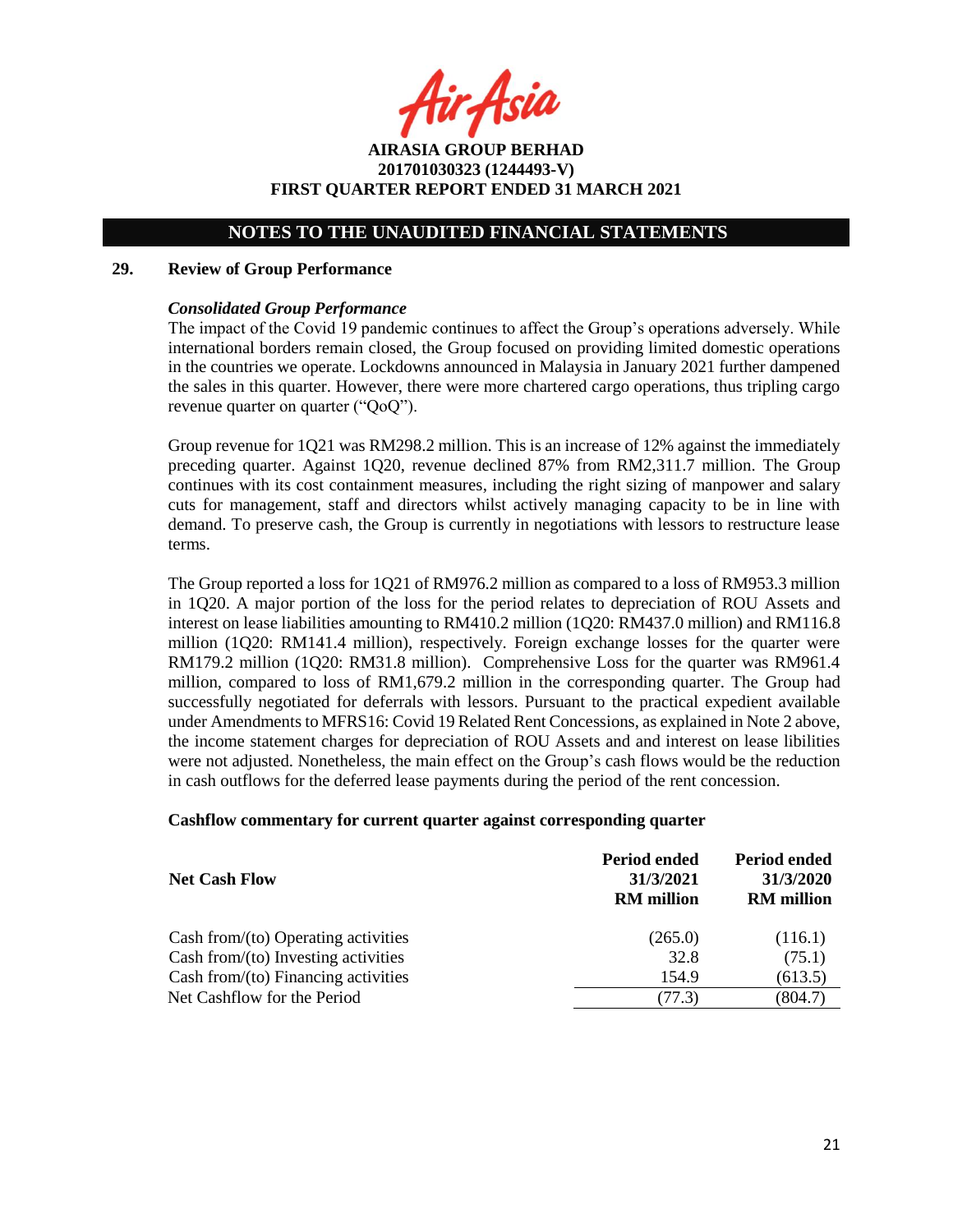r Asia

**AIRASIA GROUP BERHAD 201701030323 (1244493-V) FIRST QUARTER REPORT ENDED 31 MARCH 2021**

### **29. Review of Group Performance (cont'd.)**

The Group's cashflow was a net outflow as the Covid 19 pandemic continued to adversely affect demand for flights. Investing activities during the current period includes proceeds from sale and leaseback of 1 engine and the sale of one engine. The cash inflow from financing activities for the current period was as a result of placement shares raised net off payment for deferred fuel hedges settlements from year 2020.

### **(a) AIRLINE**

#### **Performance indicators**

|                                    | <b>Jan to Mac</b><br>2021 | <b>Jan to Mac</b><br>2020 |        |
|------------------------------------|---------------------------|---------------------------|--------|
| Passengers Carried                 | 976,968                   | 9,847,010                 | $-90%$ |
| Capacity                           | 1,463,826                 | 12,714,176                | $-88%$ |
| Seat Load Factor                   | 67%                       | 77%                       | $-11$  |
| RPK (million)                      | 888                       | 11,156                    | $-92%$ |
| ASK (million)                      | 1,329                     | 14,393                    | -91%   |
| Average Fare (RM)                  | 159                       | 182                       | $-12%$ |
| Unit Passenger Revenue (RM)        | 204                       | 225                       | $-9%$  |
| Revenue / ASK (sen)                | 15.03                     | 15.33                     | $-2%$  |
| Revenue / ASK (US cents)           | 3.66                      | 3.73                      | $-2%$  |
| Cost / ASK (sen)                   | 72.75                     | 19.81                     | 267%   |
| Cost / ASK (US cents)              | 17.70                     | 4.82                      | 267%   |
| Cost / ASK-ex Fuel (sen)           | 64.97                     | 13.76                     | 372%   |
| Cost / ASK-ex Fuel (US cents)      | 15.81                     | 3.35                      | 372%   |
| Aircraft (end of period)           | 149                       | 149                       |        |
| Average Stage Length (km)          | 906                       | 1,121                     | -19%   |
| Number of Flights                  | 8,036                     | 69,782                    | -88%   |
| Fuel Consumed (Barrels)            | 230,043                   | 2,385,296                 | $-90%$ |
| Average Fuel Price (US\$ / Barrel) | 78                        | 86                        | $-10%$ |

Exchange Rate: quarter RM:USD – 4.11 - Prior year US cent and dollar are restated at current average exchange rate during the quarter for ease of reference

Revenue for the airline business for 1Q21 was RM205.1 million, 91% YoY reduction as compared to 1Q20 due to the Covid-19 pandemic on the back of a similar 91% YoY reduction in Available Seat-km ("ASK").

In Malaysia, travel demand during the quarter had softened QoQ due to the lockdown and interstate travel restrictions imposed in January 2021. However, through stringent capacity management, AirAsia Malaysia reported load factor of 73% in 1Q21 with encouraging statistics seen in March 2021 with load factor improving by 9 ppts YoY to 76% as a result of a higher number of passengers carried. AirAsia Philippines also reported good load factor of 74% in 1Q21 with March 2021 recording a commendable load factor of 81%. In all markets, month on month shows an increase of passengers carried in line with ongoing vaccination drives.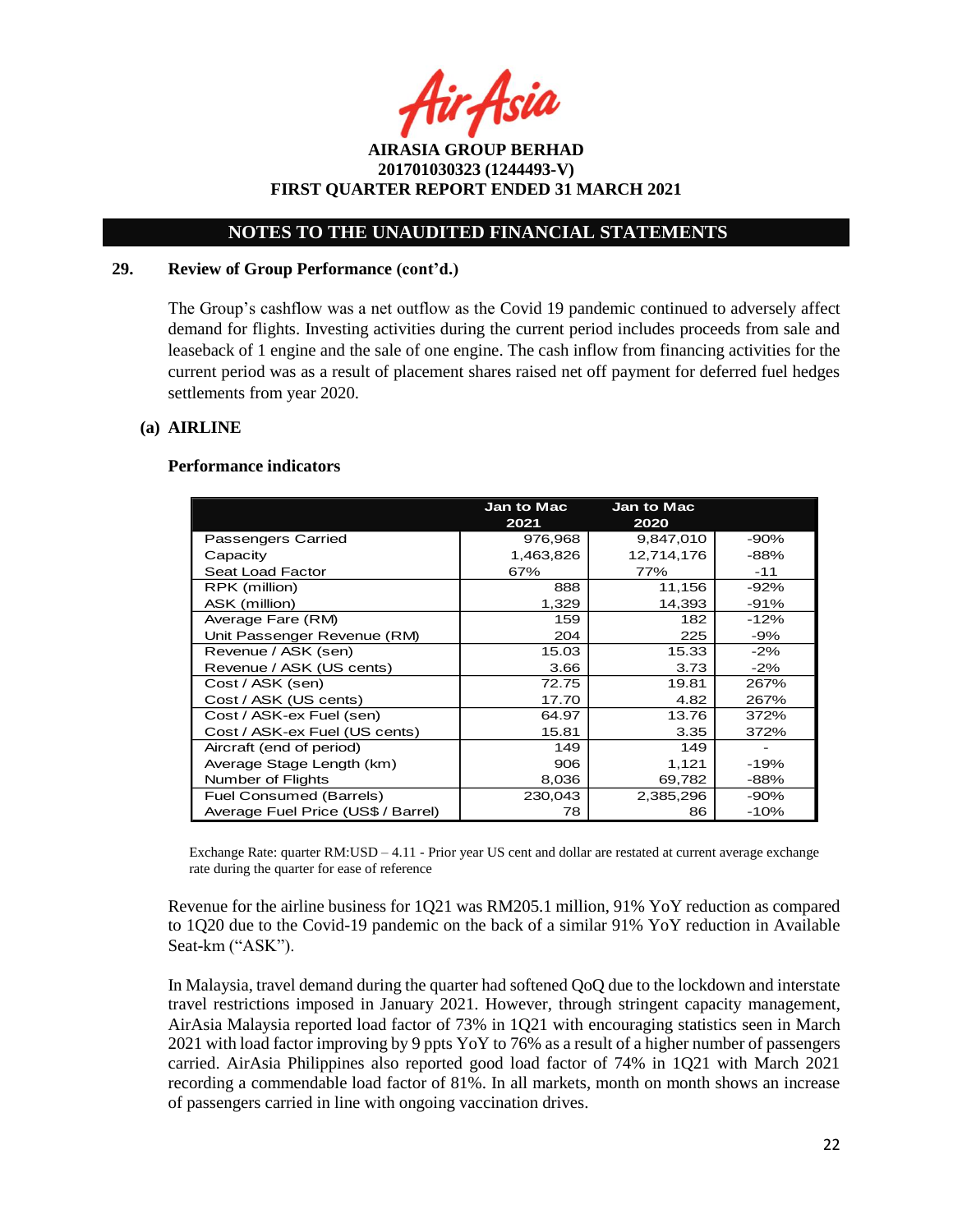ir Asia

## **NOTES TO THE UNAUDITED FINANCIAL STATEMENTS**

### **29. Review of Group Performance (cont'd.)**

### **(a) AIRLINE**

The Airline Group reported a negative EBITDA for 1Q21 ofRM175.3 million, compared to a negative EBITDA of RM28.5 million in 1Q20, mainly on the back of reduced revenue. The losses recorded in 1Q21 is lower than the four preceeding quarters, demonstrating the Airline Group's prudent capacity and cost management to manage its cash flow.

### **(b) Airline Associate Companies**

Thai AirAsia ("TAA") reported a revenue of THB1,350.8 million for 1Q21 as compared to THB9,398.9 million in 1Q20, with capacity reducing by 73% YoY. TAA saw a decline of passengers carried as compared to 4Q20 as a new wave of Covid 19 pandemic began middle of December 2020. However, in March 2021 domestic travel rebound due to roll out of vaccines, the extension of domestic tourism stimulus schemes and lower new infections in the later part of the quarter. TAA achieved an average load factor of 66% in 1Q21.

### **(c) airasia digital**

|                                  | Quarter ended 31/3/2021                    |               |                                  |                                       | Quarter ended 31/3/2020 |               |               |                  |
|----------------------------------|--------------------------------------------|---------------|----------------------------------|---------------------------------------|-------------------------|---------------|---------------|------------------|
|                                  | Teleport<br>airasia super<br>Big Pay Group |               | Other airasia<br><b>Teleport</b> | airasia super<br><b>Big Pay Group</b> | Other airasia           |               |               |                  |
|                                  | (Logistics)                                | app           |                                  | (Logistics)<br>digital entities       |                         | app           |               | digital entities |
|                                  | <b>RM'000</b>                              | <b>RM'000</b> | <b>RM'000</b>                    | <b>RM'000</b>                         | <b>RM'000</b>           | <b>RM'000</b> | <b>RM'000</b> | <b>RM'000</b>    |
|                                  |                                            |               |                                  |                                       |                         |               |               |                  |
| Revenue                          | 93.100                                     | 10.056        | 4.667                            | 8.204                                 | 150,350                 | 6.924         | 5,059         | 19.755           |
| Operating expenses               | (103, 270)                                 | (26, 244)     | (22, 194)                        | (20, 021)                             | (138, 386)              | (12, 192)     | (33, 298)     | (20, 862)        |
| Elimination of Cargo Belly Costs | 13,335                                     |               |                                  |                                       | 51,216                  |               |               |                  |
| EBITDA                           | 3,165                                      | (16, 187)     | (17, 527)                        | (11, 818)                             | 63,180                  | (5, 268)      | (28, 239)     | (1, 107)         |

#### (i) Teleport

Teleport business was impacted by the decline in cargo capacity due to reduced airline capacity caused by regional closing of borders. Revenue fell by 38% to RM93.1 million. Despite the lower revenue, Teleport delivered a positive EBITDA of RM3.1 million. Teleport revenue tripled that reported in 4Q20 as there were more charter flights, especially to China, India and Thailand. Teleport has initiated its aspiration to establish a cargo-only core network, and is working to establish a stable network of core routes that is independent from the passenger network as the region prepares for the rebound from Covid 19.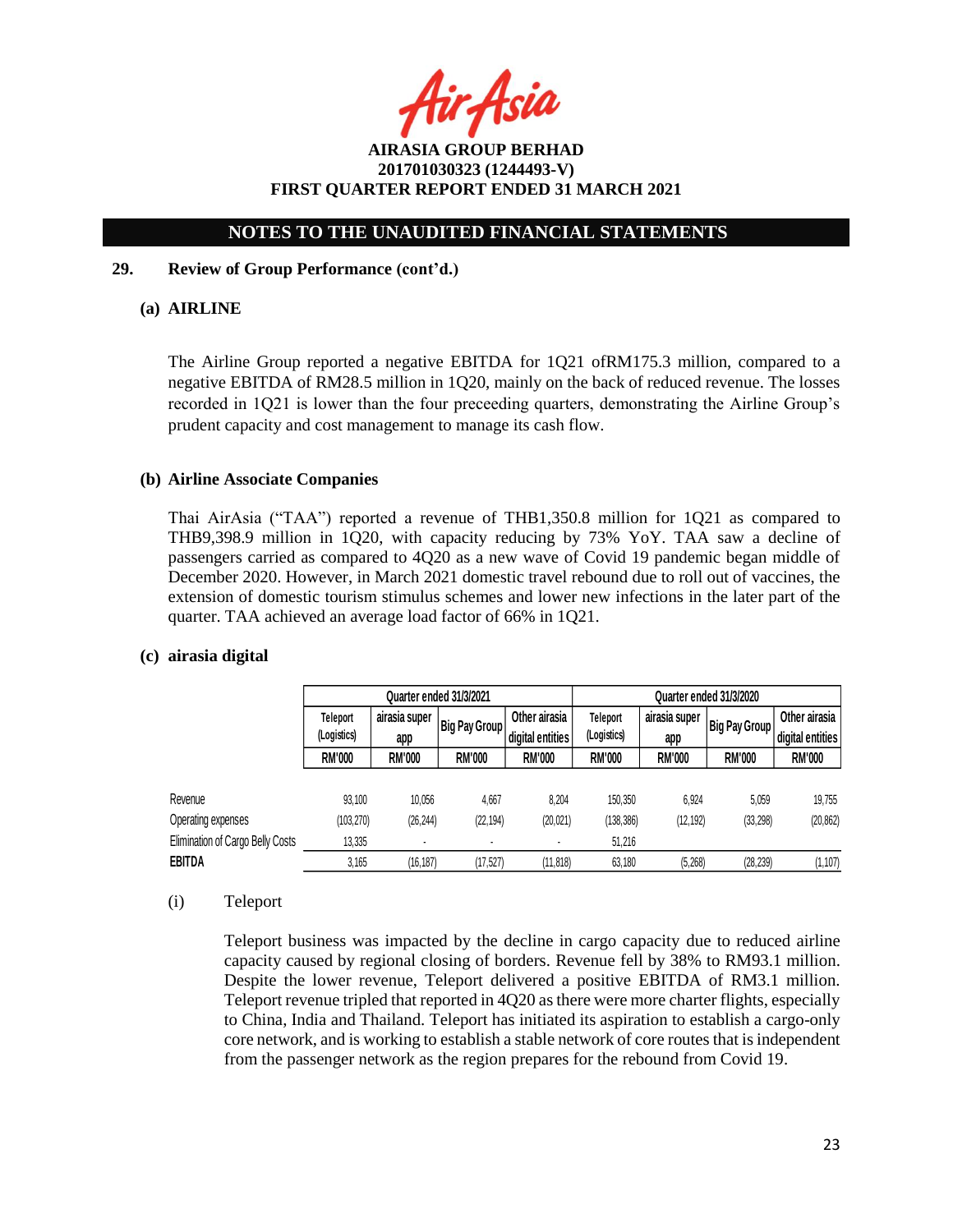fir Asia

## **NOTES TO THE UNAUDITED FINANCIAL STATEMENTS**

### **29. Review of Group Performance (cont'd.)**

(ii) airasia super app

Airasia super app registered a negative EBITDA in 1Q21 as it ramped up its offerings whilst still lacking the major revenue contribution from airlines. During the quarter, it launched airasia food in Singapore and expanded to Penang. It will launch a Muslim friendly e-commerce platform under IKHLAS in 2Q21. The sale of unlimited passes in Malaysia, Thailand and Indonesia exceeded more than 100,000 passes. In 2Q21, airasia super app launched airasia beauty in Malaysia and Indonesia, with the next country launch targeted for Thailand.

(iii) BigPay Group

BigPay revenue declined as compared to 1Q20 as there were lower new carded customers due to limited marketing spend during the Covid-19 pandemic. However, revenue increased by 5% QoQ primarily through the increase of payment and remittance revenue. Through careful cost control, BigPay EBITDA loss was the same as reported in 4Q20.

### **30. Variation of results against preceding quarter**

The Group recorded lower net loss of RM976.2 million for the quarter under review, against the Net Loss of RM2,667.1 million in the immediately preceding quarter ended 31 December 2020 as it records one off adjustments on impairment of receivables and rights of use asset.

### **31. Profit forecast**

No profit forecast has been issued.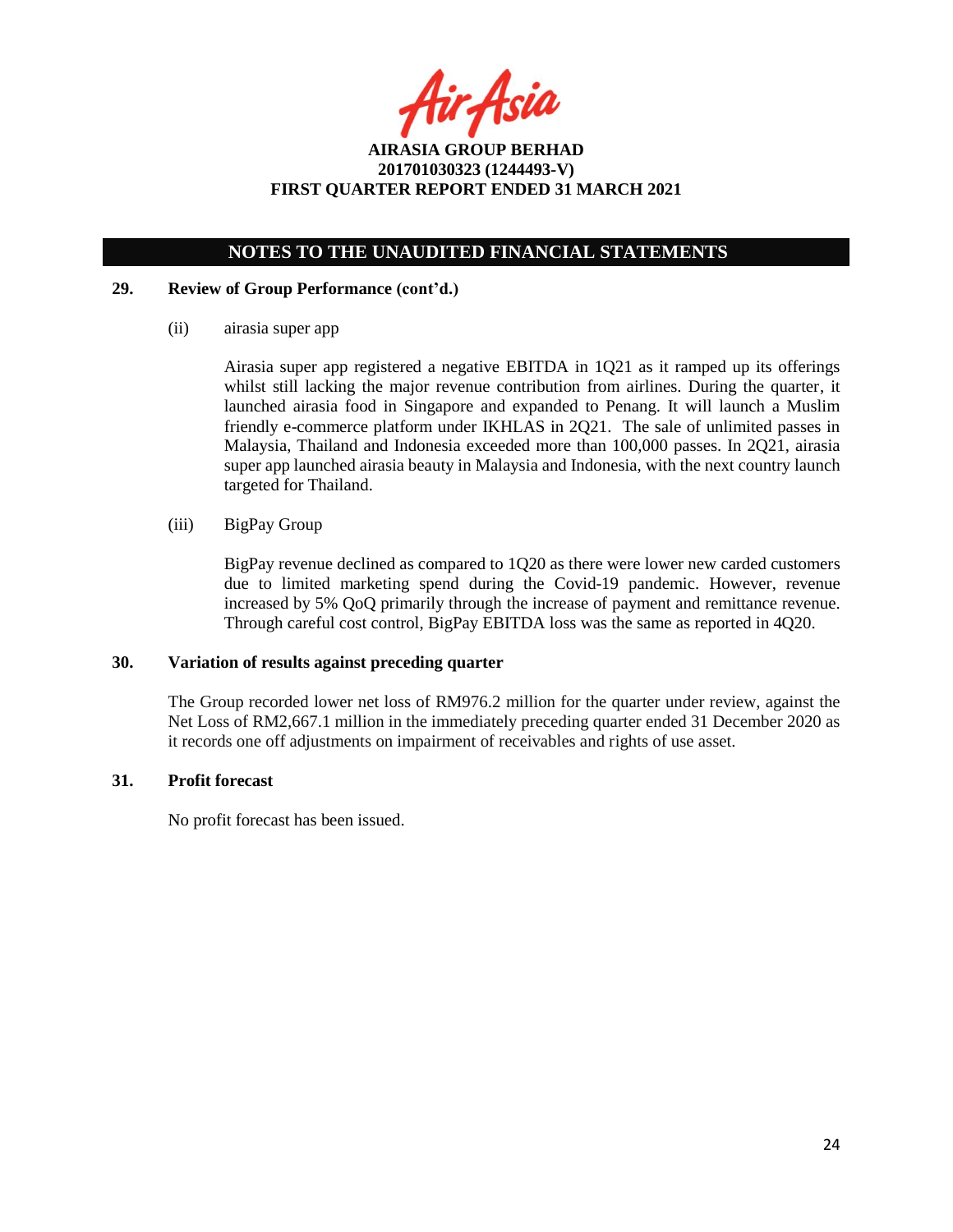fir Asia

**AIRASIA GROUP BERHAD 201701030323 (1244493-V) FIRST QUARTER REPORT ENDED 31 MARCH 2021**

### **32. Commentary on prospects**

With the right foundations and platforms in place as a leaner and optimised airline operations that was pursued by the Group in 2020, the Group was able see fruits in 1Q21 with lower cost and cash burn. This was despite starting 2021 with international borders remaining closed and further domestic travel restrictions put into place as many countries experienced its third wave of the pandemic. The Group will continue to ensure that cash burn remain low and cost optimisation measures continue to be implemented. Even if borders remain closed, the Group is well-prepared to rely solely on domestic operations alone this year. We remain focused and committed to further strengthen our domestic position at this juncture as we await developments in regards to international air travel. Going forward, we expect to see improved stability in our operations as vaccinations continue to be rolled out in phases across all key markets coupled with better education and testing, alongside strong support for leisure travel bubbles among low risk countries and territories, and the push for global digital health passports.

We continue to accelerate our offerings within the digital pillars with the launch of airasia beauty in Malaysia and Indonesia and airasia food bringing its offerings to Singapore and Penang. We have also launched airasia money in April 2021, beginning with a partnership with financial comparison platform RinggitPlus. Through its partnership with the platform, airasia money currently provides credit card and loan application services. The financial marketplace will also allow users to obtain the best personal finance news, information, guidance and make the best choices for their immediate needs. We are encouraged by the early signs from our digital transformation to become Asean's super app of choice and expect our digital and non-airline revenues to contribute around 50% to the Group in five years. Teleport is focusing on building out a reliable cargo network and a 24 hour delivery end-to-end infrastructure to increase independence from passenger networks during these tough times and is in the midst of leasing a freighter aircraft and is converting two A320 passenger planes to cargo-only freighter planes in order to achieve the plan.

We have completed two tranches of private placement, raising RM336 million. The private placement is part of our overall plans to raise between RM2.0 billion to RM2.5 billion in a combination of debt and equity funding to ensure sufficient liquidity for the Group. We are also currently renegotiating lease terms with all our lessors. AirAsia has ongoing deliberations with a number of parties for joint-ventures and collaborations that may result in additional third party investments in specific segments of the group's business.

Through these various fundraising exercises that the Group is working on, the Group foresee it will have sufficient liquidity to sustain the business operations.